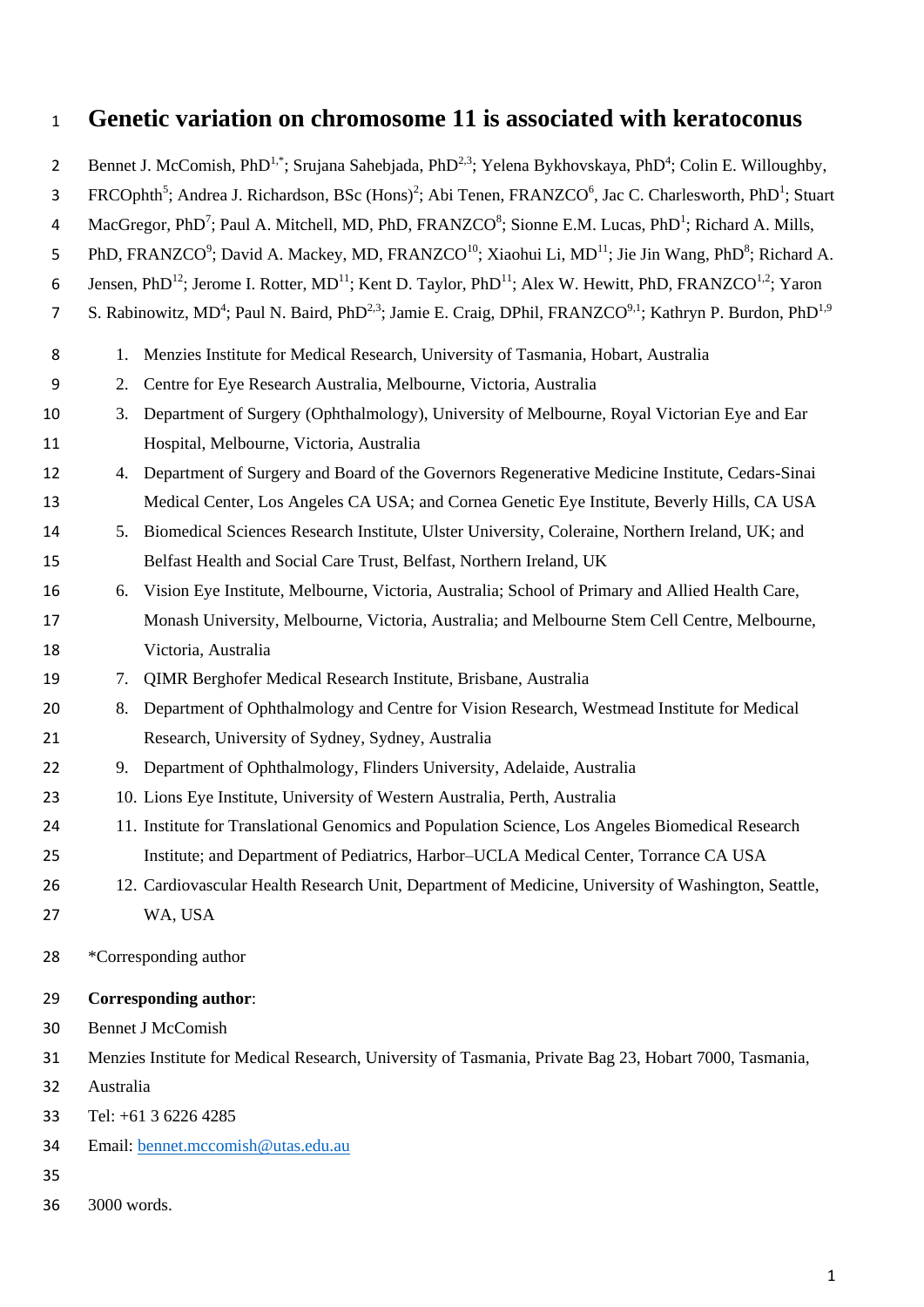# **Key points**

- **Question** Which genetic loci associate with keratoconus?
- **Findings** In this case-control genome-wide association study, with three independent replication cohorts, a
- locus containing multiple variants across six protein-coding genes on chromosome 11 was associated with
- keratoconus. Several of these genes are likely involved in apoptotic pathways.
- **Meaning** This study of patients with keratoconus demonstrates a potential role of genes involved in apoptotic pathways.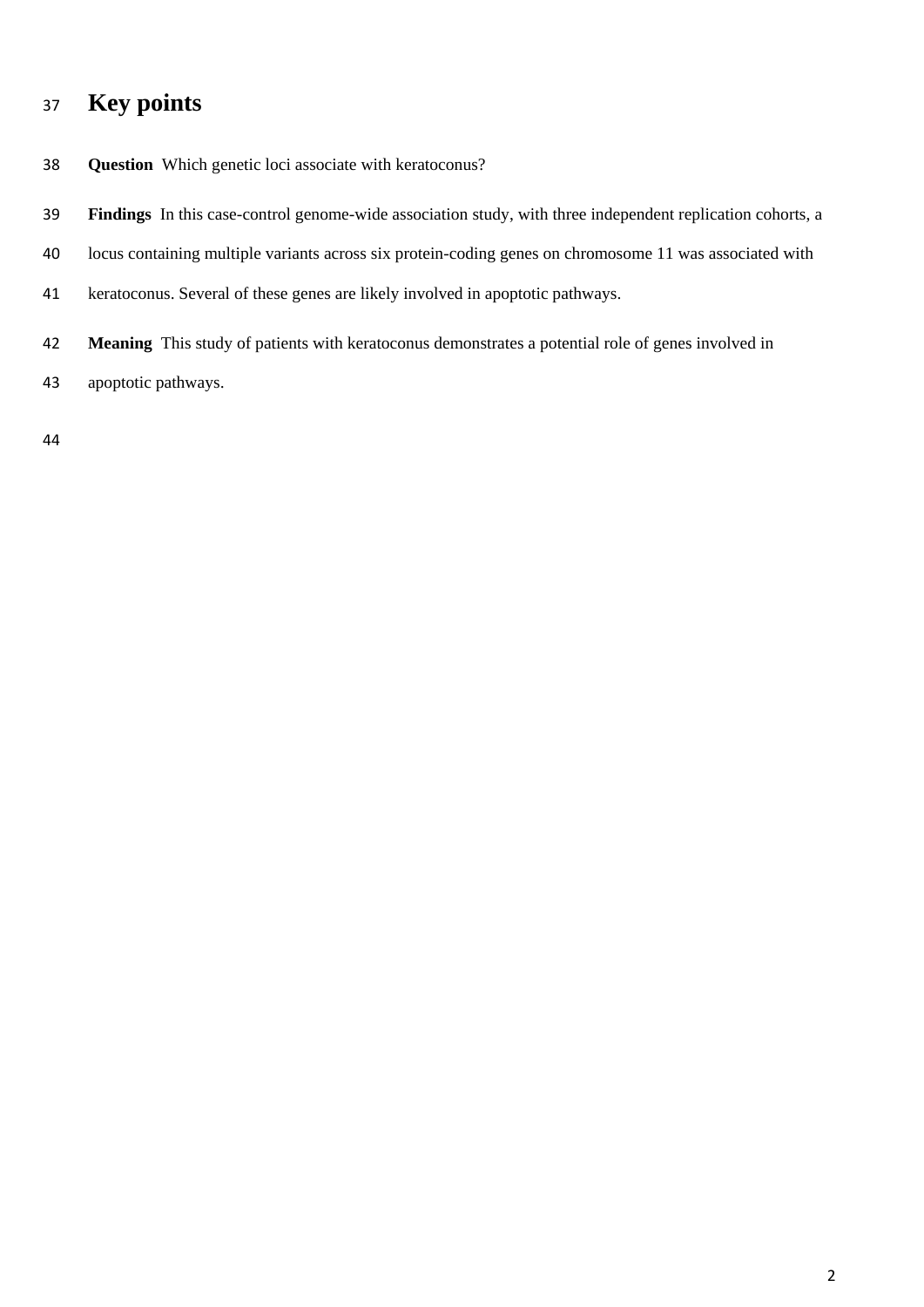## **Abstract**

**Importance** Keratoconus is a condition in which the cornea progressively thins and protrudes in a conical

shape, severely affecting refraction and vision. It is a major indication for corneal transplantation. To

discover new genetic loci associated with keratoconus and to better understand the causative mechanism of

this disease, we performed a genome-wide association study (GWAS) on patients with keratoconus.

**Objective** To identify keratoconus genetic susceptibility regions in the human genome.

**Design** The discovery cohort was genotyped using the Illumina HumanCoreExome single nucleotide

polymorphism (SNP) array. Following quality control and data cleaning, genotypes were imputed against the

1000 Genomes Project reference panel (Phase III, version 5) and association analysis was completed using

54 PLINK. SNPs with  $P < 1 \times 10^{-6}$  were assessed for replication in three additional cohorts.

**Setting** Eye clinics in Australia, the USA, and Northern Ireland.

**Participants** The discovery cohort comprised 522 Australian keratoconus cases and 655 Australian

controls. Controls were drawn from the Blue Mountains Eye Study and normal individuals previously

recruited as controls for a study of glaucoma. Replication cohorts were a previous keratoconus GWAS

dataset from the USA (222 cases, 2927 controls); 331 cases and 229 controls from Australia and Northern

Ireland (AUS+NI), and an Australian case–control cohort (VIC, 265 cases, 702 controls).

 **Main Outcomes and Measures** Associations between keratoconus and 6,252,612 genetic variants were estimated using logistic regression, were adjusting for ancestry using the first three principal components.

**Results** Two novel loci reached genome-wide significance (defined as  $P < 5 \times 10^{-8}$ ), with  $P = 7.46 \times 10^{-9}$  at

64 rs61876744 in *PNPLA2* on chromosome 11 and  $P = 6.35 \times 10^{-12}$  at rs138380 2.2kb upstream of *CSNK1E* on

65 chromosome 22. One additional locus was identified with  $P < 10^{-6}$ , in *MAML2* on chromosome 11. The

66 novel locus in *PNPLA2* reached genome-wide significance in meta-analysis of all four cohorts ( $P = 2.45 \times$ 

67  $10^{-8}$ ).

 **Conclusions and Relevance** In this relatively large keratoconus GWAS, we identified a genome-wide significant locus for keratoconus in the region of *PNPLA2* on chromosome 11.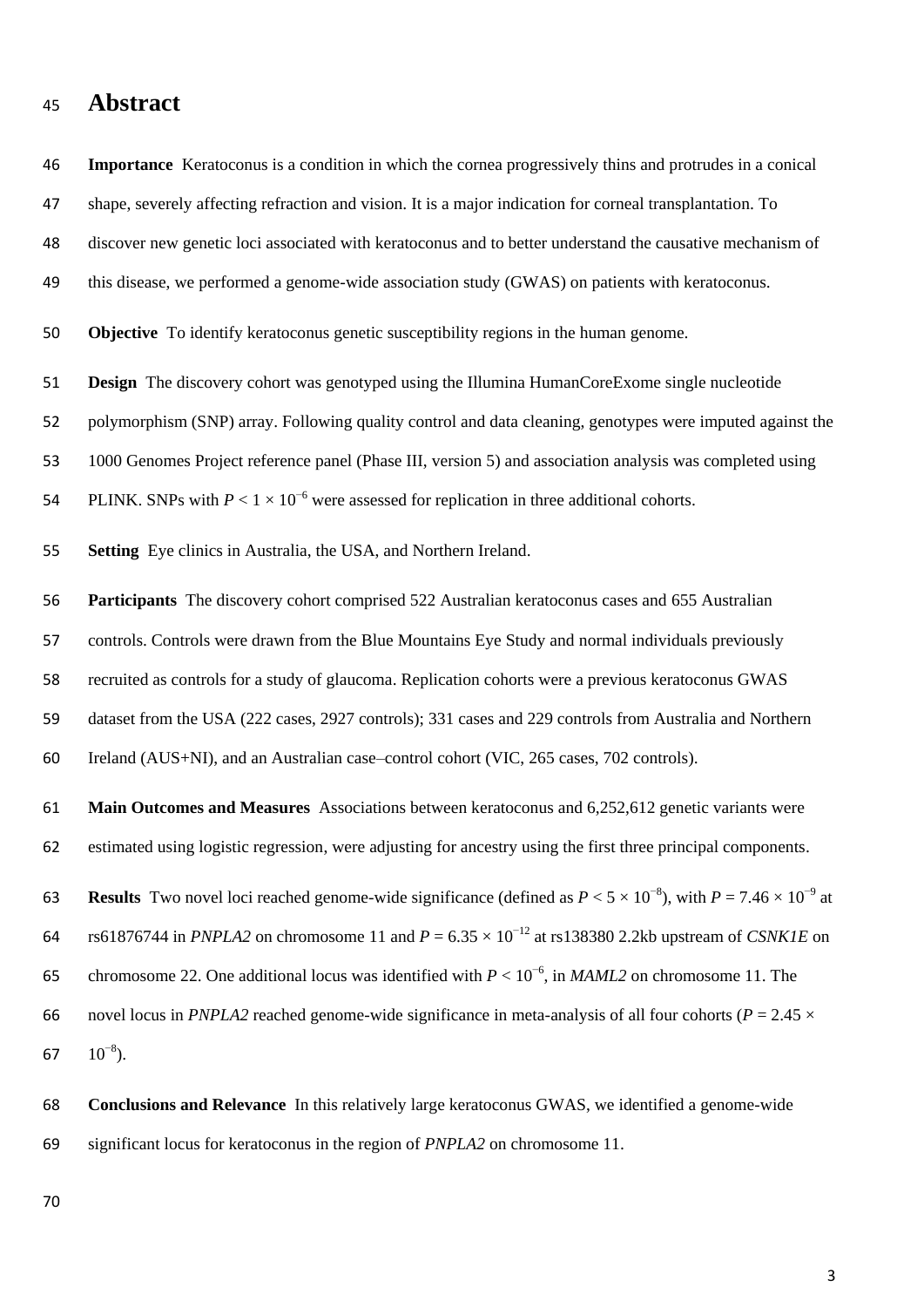# <sup>71</sup> **Introduction**

72 Keratoconus is characterized by progressive thinning of the cornea, the clear tissue at the front of the eye. 73 Asymmetrical bulging and conical protrusion of the cornea leads to extreme refractive error (myopia and 74 irregular astigmatism) causing severe visual impairment.<sup>1</sup> Keratoconus is relatively common, with a reported prevalence of around 55 per 100,000 in white populations<sup>1</sup> and up to 229 per 100,000 in Asian populations.<sup>2</sup> 75 76 Due to recent advances in diagnostic imaging the true incidence and prevalence of keratoconus may be 5 to 77  $\,$  10 times higher than previously reported.<sup>3</sup> The etiology of keratoconus is poorly understood. Links have 78 been made to eye rubbing and atopy, but no direct causative connection has been established.<sup>4</sup> Various 79 biochemical pathways may be involved, including oxidative stress, apoptosis, and disruption to extracellular matrix turnover.<sup>5</sup> 80

81 Although many cases of keratoconus present as sporadic, there is a well-recognised genetic component to the 82 disease. The estimated prevalence in relatives of keratoconus patients is 3.34% (95% CI: 3.22–3.46%), 83 which is 15–67 times higher than in the general population.<sup>6</sup> In addition, more than 20 syndromes are 84 associated with keratoconus, including Down syndrome, Leber congenital amaurosis, and several connective 85 tissue disorders.<sup>7</sup> Linkage studies have identified at least 16 loci for keratoconus;<sup>8,9</sup> however, the causative 86 genes and variants have remained elusive. Common variants in the *DOCK9*<sup>10</sup> and *LOX*<sup>11</sup> genes have been 87 implicated as well as rare mutations in *MIR184*,<sup>12,13</sup> although these loci have not been broadly replicated. 88 Genome-wide association studies (GWAS) have implicated several loci. Variation in the promoter region of the *HGF* gene<sup>14,15</sup> and upstream of *RAB3GAP1*<sup>16,17</sup> have both been associated in multiple independent 90 studies. Further, a GWAS for central corneal thickness (CCT) identified loci that are also associated with 91 keratoconus, including *RXRA–COL5A1, FOXO1* and *FNDC3B*,<sup>18</sup> and more recently a suggestive association 92 at *DCN*.<sup>19</sup>

<sup>93</sup> We present findings from a GWAS of 522 patients with keratoconus, a relatively large sample for this 94 complex disease. We show association and independent replication at the *PNPLA2* region with keratoconus.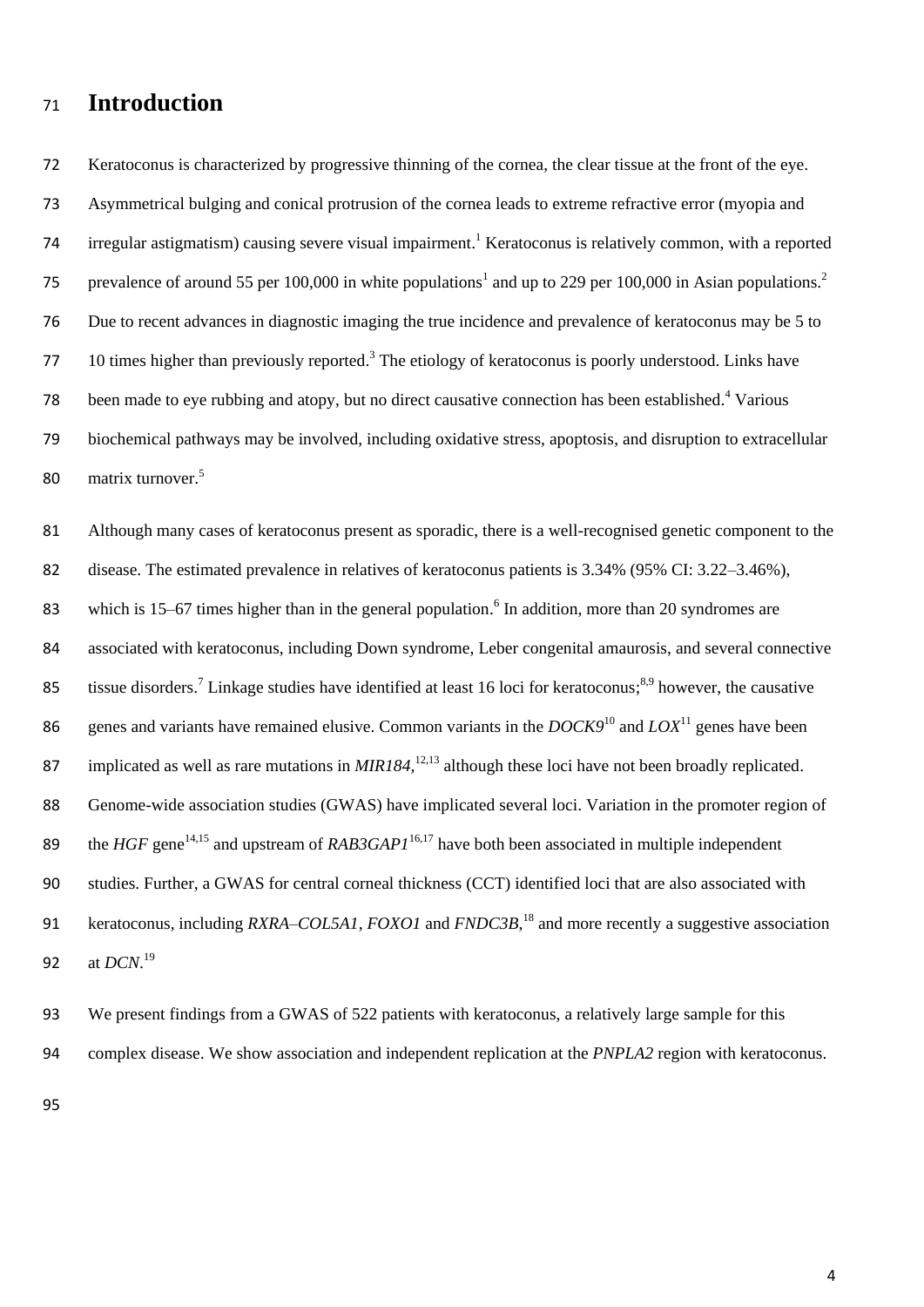### **Methods**

#### **Study design**

- We report a study of 4 independent Caucasian cohorts of patients with keratoconus. The first case–control
- cohort used for the discovery phase comprised 522 keratoconus patients and 655 controls. All single
- 100 nucleotide polymorphisms (SNPs) with  $P < 1 \times 10^{-6}$  were looked up in imputed genotypes from a previously
- published GWAS study of 222 keratoconus patients and 3324 controls from the USA. In addition, 27 SNPs
- were genotyped in an independent replication cohort of 331 cases and 229 controls from Australia and
- Northern Ireland (AUS+NI), and in an additional 265 cases and 702 controls from Victoria, Australia (VIC).
- The demographics for each cohort are given in Table 1.

#### **Discovery cohort**

 The protocol was approved by the Southern Adelaide Clinical Human Research Ethics Committee (HREC) and the HREC of the Royal Victorian Eye and Ear Hospital and the Health and Medical HREC of the University of Tasmania. All participants gave written informed consent and the study conformed to the tenets of the Declaration of Helsinki. Participants with keratoconus were ascertained through the eye clinic of Flinders Medical Centre, Adelaide; optometry and ophthalmology clinics in Adelaide and Melbourne; or an Australia-wide invitation to members of Keratoconus Australia, a community-based support group for patients. Clinical data were obtained from the participants' eye care practitioner.

 The diagnosis of keratoconus was based on both clinical examination and videokeratography pattern analysis 114 as described previously.<sup>20</sup> Clinical examination included slit-lamp biomicroscopy, cycloplegic retinoscopy, and fundus evaluation. Slit-lamp biomicroscopy was used to identify stromal corneal thinning, Vogts' striae, or a Fleischer ring. Retinoscopy examination was performed on a fully dilated pupil to determine the presence or absence of retro-illumination signs of keratoconus, such as the oil droplet sign and scissoring of the red reflex. Videokeratography evaluation was performed on each eye using the Orbscan (Orbtek/Bausch & Lomb, Salt Lake City, UT, USA). Patients were classified as having keratoconus if they had at least one 120 clinical sign of keratoconus and a confirmatory videokeratography.<sup>21</sup> A history of penetrating keratoplasty performed because of keratoconus was also sufficient for inclusion as a case. Patients with syndromic forms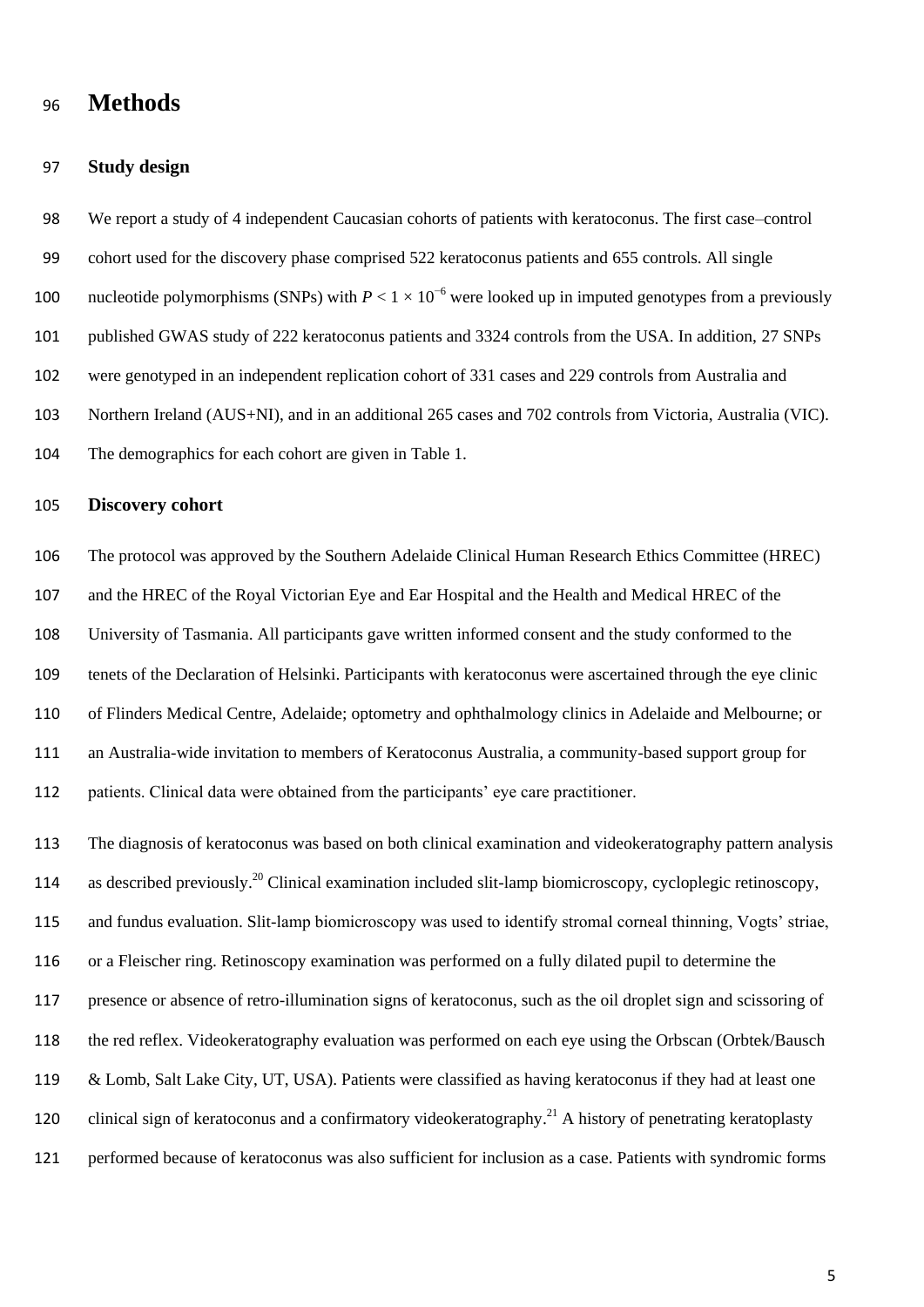of keratoconus were excluded, and if multiple individuals from the same family presented, only one was included.

 Controls were obtained from the Australian cohort previously described in a GWAS for age-related macular 125 degeneration (AMD) from the International AMD Genomics Consortium<sup>22</sup> and have been described in detail previously. For the current analysis, data from 676 Australian unaffected controls (including 465 from the 127 Blue Mountains Eye Study<sup>23</sup> and 211 normal individuals previously recruited as controls for a study of 128 glaucoma<sup>24</sup>) were combined as controls for keratoconus. Related individuals and those who did not pass all sample QC for the AMD GWAS were excluded.

 DNA for cases and controls was extracted from whole blood using the QiaAMP DNA Maxi kit (Qiagen, Hilden, Germany).

### **Genotyping and data quality control**

Cases were genotyped for 551,839 variants using the HumanCoreExome array (HumanCoreExome-24v1-

 1\_A, Illumina, San Diego, CA, USA). For the controls, genotypes of 569,645 variants were generated with a customized Illumina HumanCoreExome array ("HumanCoreExome\_Goncalo\_15038949\_A") as described 136 previously.<sup>22</sup>

137 Ouality control was carried out according to the protocol described by Anderson et  $al^{25}$ , modified as follows.

Reverse and ambiguous strand SNPs were detected using snpflip [\(https://github.com/biocore-ntnu/snpflip,](https://github.com/biocore-ntnu/snpflip)

accessed March 24, 2017) and flipped or excluded. Only SNPs common to both arrays were included.

Individuals with discordant sex information, missing genotype rate >0.05, or heterozygosity more than 3

standard deviations from the mean were excluded. Related individuals were detected by calculating pairwise

142 identity by descent (IBD), and the individual with the lower genotyping rate in any pair with IBD  $>0.185$ 

was removed. Ancestry outliers were identified by principal component analysis (PCA) using

144 EIGENSTRAT,<sup>26</sup> and removed. Markers were excluded if they had missing genotype rate >3%, significantly

different missing data rates between cases and controls, minor allele frequency (MAF) <0.01, or deviated

146 significantly ( $P < 10^{-5}$ ) from Hardy–Weinberg equilibrium. Following all exclusions, there were 522 cases

and 655 controls genotyped for 264,115 common platform SNPs.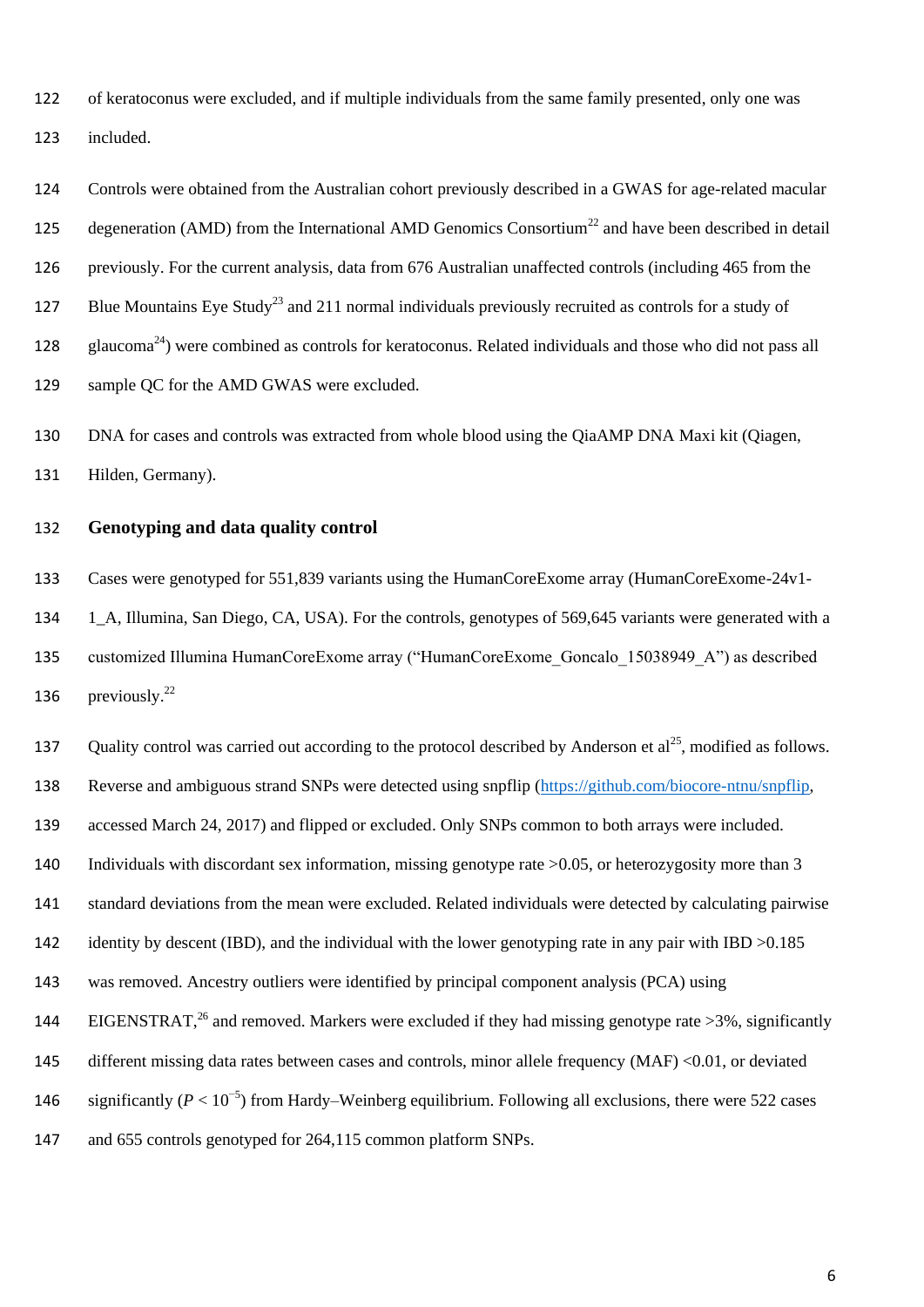#### 148 **Genomic imputation and association analysis**

149 We phased autosomal genotype data using Eagle (version  $2.3.5$ )<sup>27</sup> and then imputed genotypes on the basis 150 of the EUR subset of the 1000 Genomes Project reference panel (Phase III, version  $5)^{28}$  using Minimac3 151 (version 2.0.1).<sup>29</sup> We excluded indels, SNPs within 5bp of an indel, rare variants (MAF <0.01), and variants 152 with poor imputation quality ( $R^2$  < 0.8). This filtering yielded a total of 6,252,612 quality-controlled variants, 153 including 250,964 genotyped variants. Association analysis was performed on most-likely genotypes under a 154 logistic regression model using PLINK (version  $1.90$ )<sup>30</sup> using the first three principal components as 155 covariates. A *P* value less than  $5 \times 10^{-8}$  was considered significant.

#### 156 **Replication and meta-analysis**

157 The USA cohort has been previously described.<sup>18</sup> Briefly, clinically affected Caucasian keratoconus cases (n  $= 240$ ) were enrolled into the GWAS<sup>31</sup> as a part of the longitudinal videokeratography and genetic study at 159 the Cornea Genetic Eye Institute.<sup>6</sup> After removing samples with poor genotyping quality, 222 samples were 160 included in the analysis. Caucasian controls ( $n = 3324$ ) were obtained from the Cardiovascular Health Study 161 (CHS), a population-based cohort study of risk factors for cardiovascular disease and stroke in adults 65 162 years of age or older, recruited at 4 field centres.<sup>32,33</sup> CHS was approved by the Institutional Review Board at 163 each recruitment site, and subjects provided informed consent for the use of their genetic information. 164 African-American CHS participants were excluded from analysis due to insufficient number of ethnically-165 matched cases. Participants did not have an eye examination to exclude keratoconus. The samples included 166 in the analysis were from self-reported Caucasians. Outliers detected by PCA were excluded, and the 167 analysis was adjusted for the top 3 principal components.

168 IMPUTE version 2.3.0 was used to perform imputation of the genotyping data from 370K BeadChip arrays 169 (Illumina) in keratoconus patients and CHS Caucasian controls using 1000 Genomes Phase I data as the 170 reference panel. All SNPs with  $P < 10^{-6}$  identified in the discovery analysis were looked up and extracted, 171 with the exception of 4 SNPs at the *CSNK1E* locus that were not imputed in the USA study. SNPs with  $P < 10^{-6}$  in the discovery cohort were selected for genotyping in additional replication cohorts

173 using the MassARRAY® System (Agena Bioscience, San Diego, CA, USA) by the Australian Genome

174 Research Facility. SNPs were chosen from each locus that were compatible with the assay design, with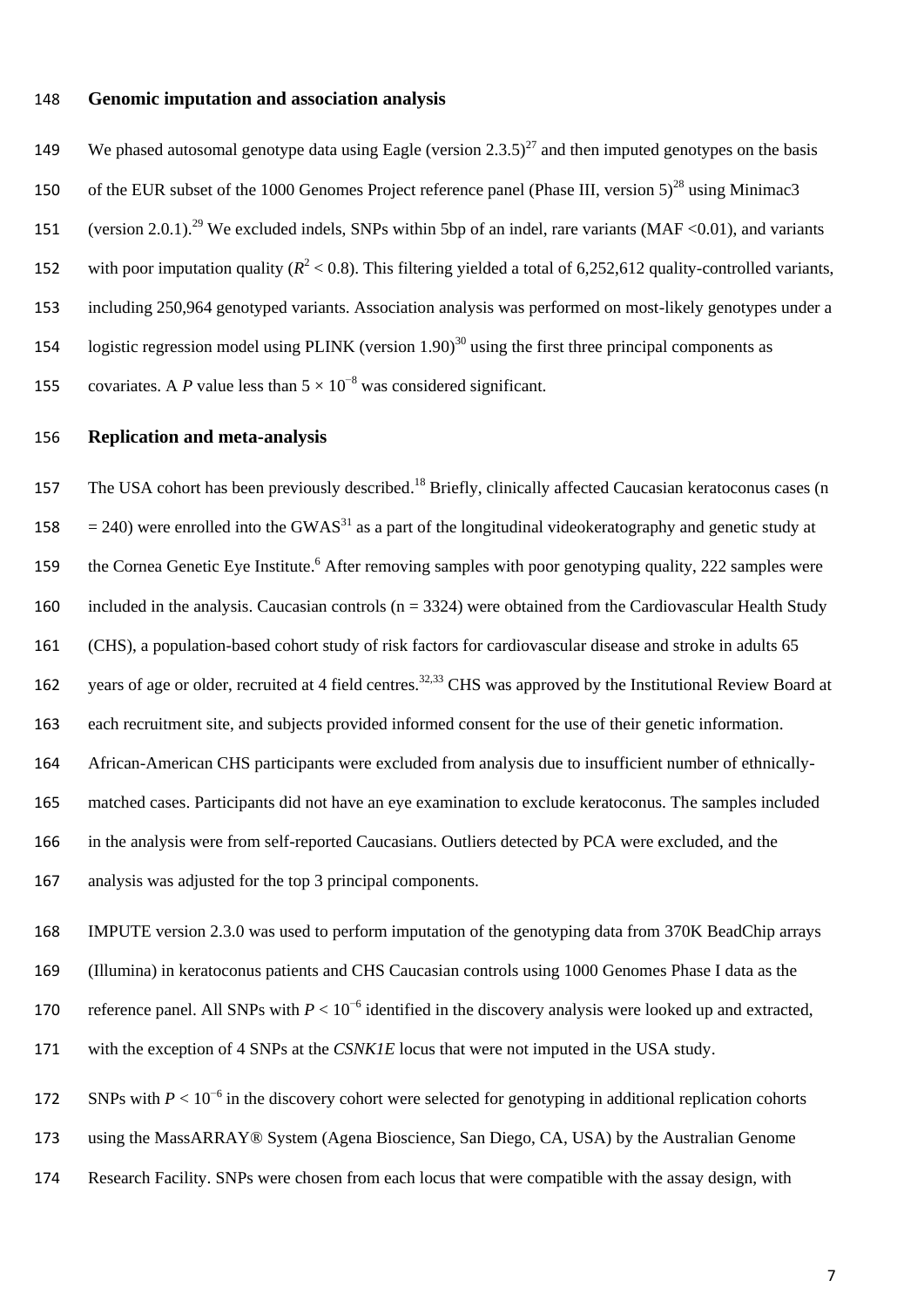preference given to SNPs with the smallest *P* value in the discovery cohort. Twenty-seven SNPs were

- genotyped in 186 additional cases recruited under the same protocol as the discovery cohort as well as in 145
- 177 patients from Northern Ireland, described previously,<sup>14</sup> for a total of 331 cases. Cases were compared to 229
- unaffected examined controls, consisting of 84 individuals from the Blue Mountains Eye Study not included
- in the discovery cohort and 145 older individuals recruited from nursing homes in the Launceston area of
- Tasmania, Australia. All controls underwent a thorough ocular examination and keratoconus was excluded.
- These SNPs were also genotyped in a replication cohort from Melbourne, Victoria, consisting of 265 cases
- 182 and 702 examined controls described previously.<sup>15</sup>
- Association was assessed in each cohort individually using logistic regression. Meta-analysis of results from 184 discovery and replication cohorts was performed using METAL.<sup>34</sup>

#### **Functional annotation of associated variants**

The lead SNP at the novel locus on chromosome 11, rs61876744, was queried in HaploReg V4.1

[\(https://pubs.broadinstitute.org/mammals/haploreg/haploreg.php;](https://pubs.broadinstitute.org/mammals/haploreg/haploreg.php) accessed 28 May 2019),<sup>35</sup> including data

- 188 from the Genotype–Tissue Expression (GTex) pilot analysis.<sup>36</sup> Genes in the associated region were assessed
- 189 for ocular tissue expression using the Ocular Tissue Database [\(https://genome.uiowa.edu/otdb/\)](https://genome.uiowa.edu/otdb/)<sup>37</sup> and for
- differential expression between corneas from keratoconus and myopia patients in a previously published 191  $\text{study.}^{38}$
- 

# **Results**

#### **Genome-wide association testing of the discovery cohort**

- Genome-wide association analysis was conducted in the discovery cohort (Figure 1, eFigure 1 in the
- 196 Supplement). The genomic inflation factor was  $\lambda_{1000} = 1.023$  and all included samples were of European
- ancestry (eFigure 2 in the Supplement). Two novel loci reached genome-wide significance (defined as *P* < 5
- 198  $\times 10^{-8}$ ), with  $P = 7.46 \times 10^{-9}$  at rs61876744 in the *PNPLA2* gene on chromosome 11 and  $P = 6.35 \times 10^{-12}$  at
- rs138380 2.2kb upstream of the *CSNK1E* gene on chromosome 22. One additional locus was identified with
- 200  $P < 10^{-6}$ , in the *MAML2* gene on chromosome 11 (rs10831500,  $P = 3.91 \times 10^{-7}$ ). Association results for all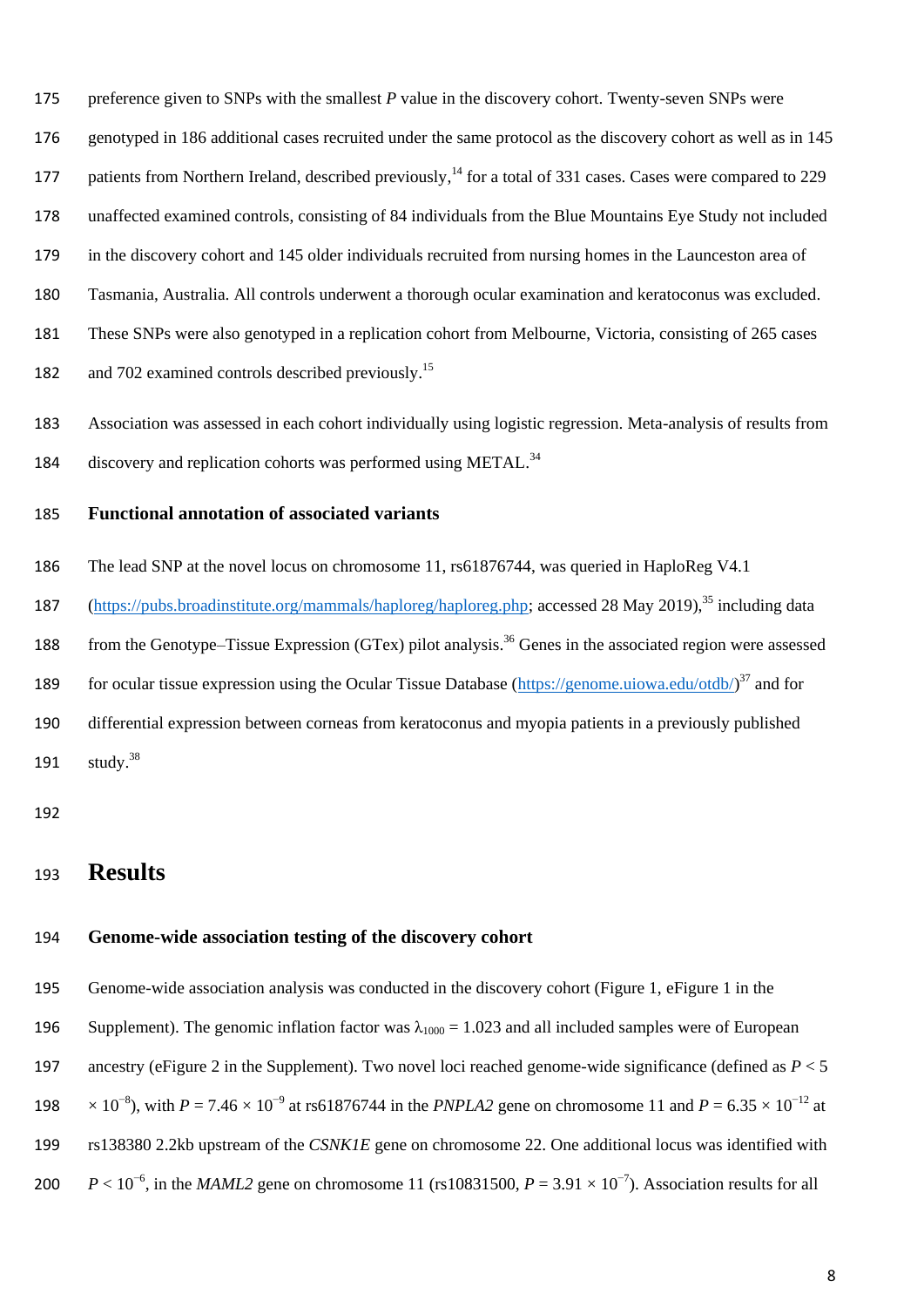SNPs with  $P < 10^{-6}$  are shown in eTable 1 in the Supplement. Locus-specific plots for all 3 loci are shown in eFigure 3 in the Supplement.

The locus on chromosome 11 showing genome-wide significance included 25 SNPs with  $P < 10^{-6}$  spanning 6 protein-coding genes (*CEND1*, *SLC25A22*, *PANO1, PIDD1*, *RPLP2* and *PNPLA2*) and multiple RNA genes.

Because previously-reported keratoconus risk loci were initially identified in GWAS for CCT, we assessed

each of the loci reaching suggestive significance in the current analysis in our previously reported meta-

analysis for CCT. As shown in Table 2, only the *MAML2* locus shows nominal association with CCT. We

209 also looked up the lead SNPs from our CCT meta-analysis in the results from our discovery cohort (eTable 2

in the Supplement). SNPs at *FNDC3B*, *MPDZ*, and *SMAD3* show nominal association in our analysis.

### **Association testing of the replication cohorts**

212 All SNPs with  $P < 10^{-6}$  identified in the discovery cohort were analysed in the previously generated GWAS

213 data for the USA cohort, and 27 SNPs compatible with a single assay design were genotyped in the AUS+NI

and VIC replication cohorts. (Table 3 and eTable 3 in the Supplement).

Multiple SNPs in both novel loci at *PNPLA2* and *MAML2* showed association with *p* < 0.05 in the USA

cohort. None of the SNPs in the *CSNK1E* locus reached significance, although all showed the same direction

of association as in the discovery cohort. None of the 3 loci reached significance in either the AUS+NI or the

VIC replication cohort, but most SNPs showed the same direction of association as the discovery cohort.

MAFs for cases and controls in each cohort are given in eTable 3 in the Supplement.

### **Meta-analysis**

- Meta-analysis of the combined data from the discovery and all 3 replication cohorts found 12 SNPs at the
- 222 novel *PNPLA2* locus to be associated with keratoconus at genome-wide significance ( $P < 5 \times 10^{-8}$ ). The
- 223 *MAML2* locus on chromosome 11 showed suggestive association with  $P = 3.83 \times 10^{-6}$  at rs10831500. The

224 *CSNK1E* locus on chromosome 22 reached  $P = 3.18 \times 10^{-4}$  at rs138378. For all 3 loci, there were other SNPs

225 with smaller *P* values on meta-analysis, but these did not include data for all replication cohorts (eTable 3 in

the Supplement).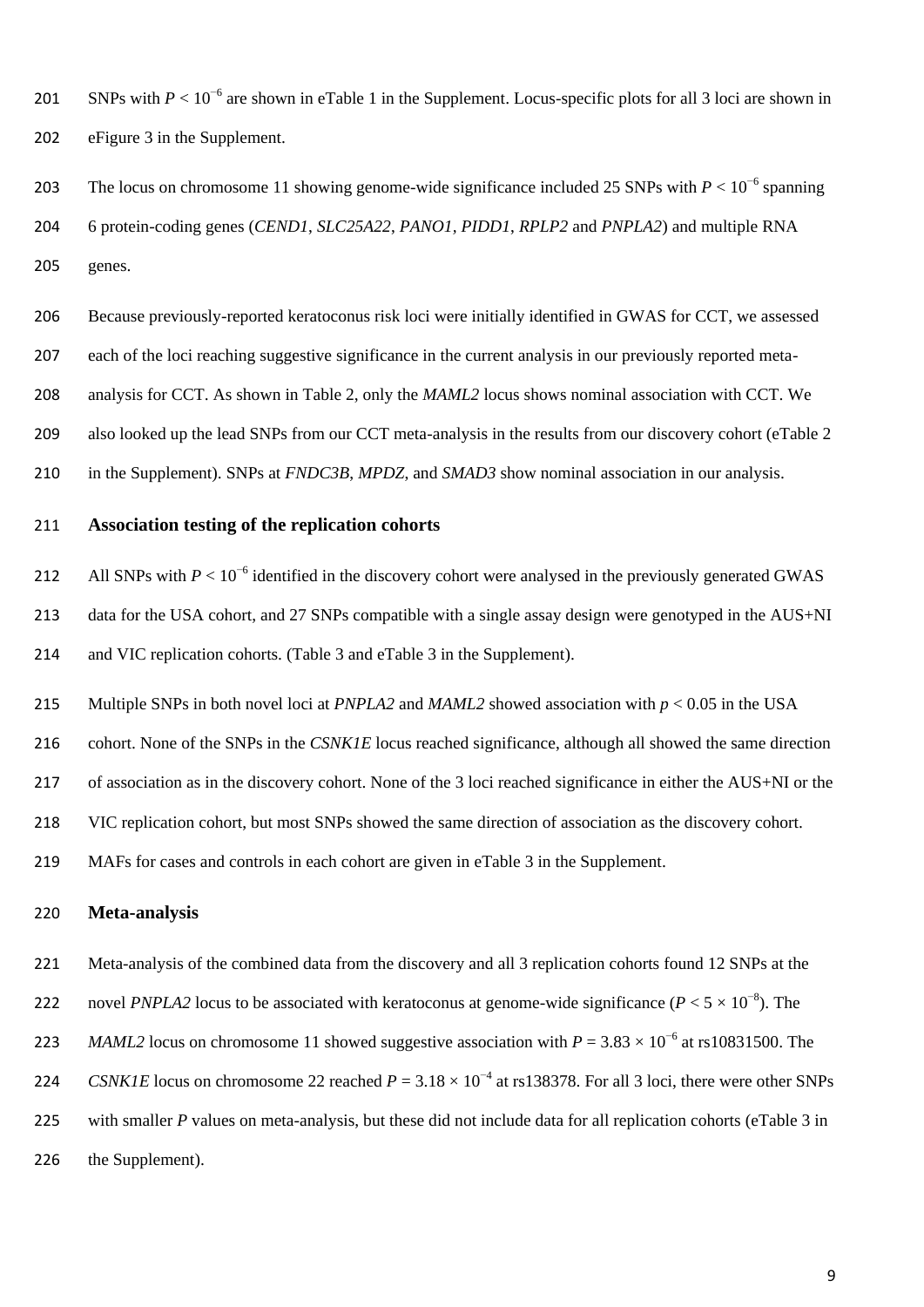#### **Functional annotations of novel associated loci**

 At the significant locus on chromosome 11, the lead SNP rs61876744 is located in the second intron of the *PNPLA2* gene (NM\_020376.3). The associated region extends for around 40kbp encompassing multiple 230 transcripts. The *PNPLA2* gene is highly expressed in all eye tissues assessed in the ocular tissue database, including cornea, as are other protein-coding genes at this locus (eTable 4 in the Supplement). A recent study 232 compared gene expression in corneal epithelium from keratoconus and myopia patients,<sup>38</sup> and found that *PNPLA2* and *PIDD1* were differentially expressed with a false discovery rate (FDR) < 0.05 (eTable 4 in the Supplement) while *RPLP2* and *CSNK1E* are significant at FDR < 0.1. HaploReg identified 7 SNPs in strong linkage disequilibrium with the lead SNP (rs61876744), and all report

an eQTL for an antisense RNA transcript *AP006621* (multiple transcripts 1–8) in multiple tissues assessed in

GTex (eTable 5 in the Supplement) where the more common allele, C, is associated with increased transcript

levels (eFigure 4 in the Supplement). This RNA gene is not represented in the ocular tissue database. A

similar trend is seen in GTex for the *PIDD1* gene in sun exposed skin (eFigure 4 in the Supplement).

## **Discussion**

 This study has identified a candidate locus for keratoconus on chromosome 11 that shows replication in the USA data and consistent direction of association in the other cohorts. The lead SNP is located in an intron of *PNPLA2*. This gene encodes Patatin-like phospholipase domain-containing protein 2, which catalyzes the initial step in triglyceride hydrolysis. The relevance of this pathway to keratoconus is not obvious, but it is 245 well known that the closest gene to an association signal is not necessarily the causative gene. At least 4 other protein coding genes at this locus are also expressed in the cornea, and RNA coding genes are also annotated in the region. There is a strong eQTL signal of the lead SNP rs61876744 for an antisense RNA gene, *AP006621.8* located on the opposite strand to the protein coding *PNPLA2* gene. The antisense RNA *AP006621* transcripts may have a role in regulating *PNPLA2* or other genes at this locus and elsewhere. The minor allele at rs61876744, T, is associated with reduced risk of keratoconus and with reduced expression of *AP006621* in many tissues. This suggests that overexpression of *AP006621* may destabilise corneal structures. Oxidative stress and apoptosis have been suggested as part of the pathogenesis of keratoconus<sup>5</sup> 253 and sun (or UV light) exposure is known to trigger oxidative stress and DNA damage pathways.<sup>39</sup> Several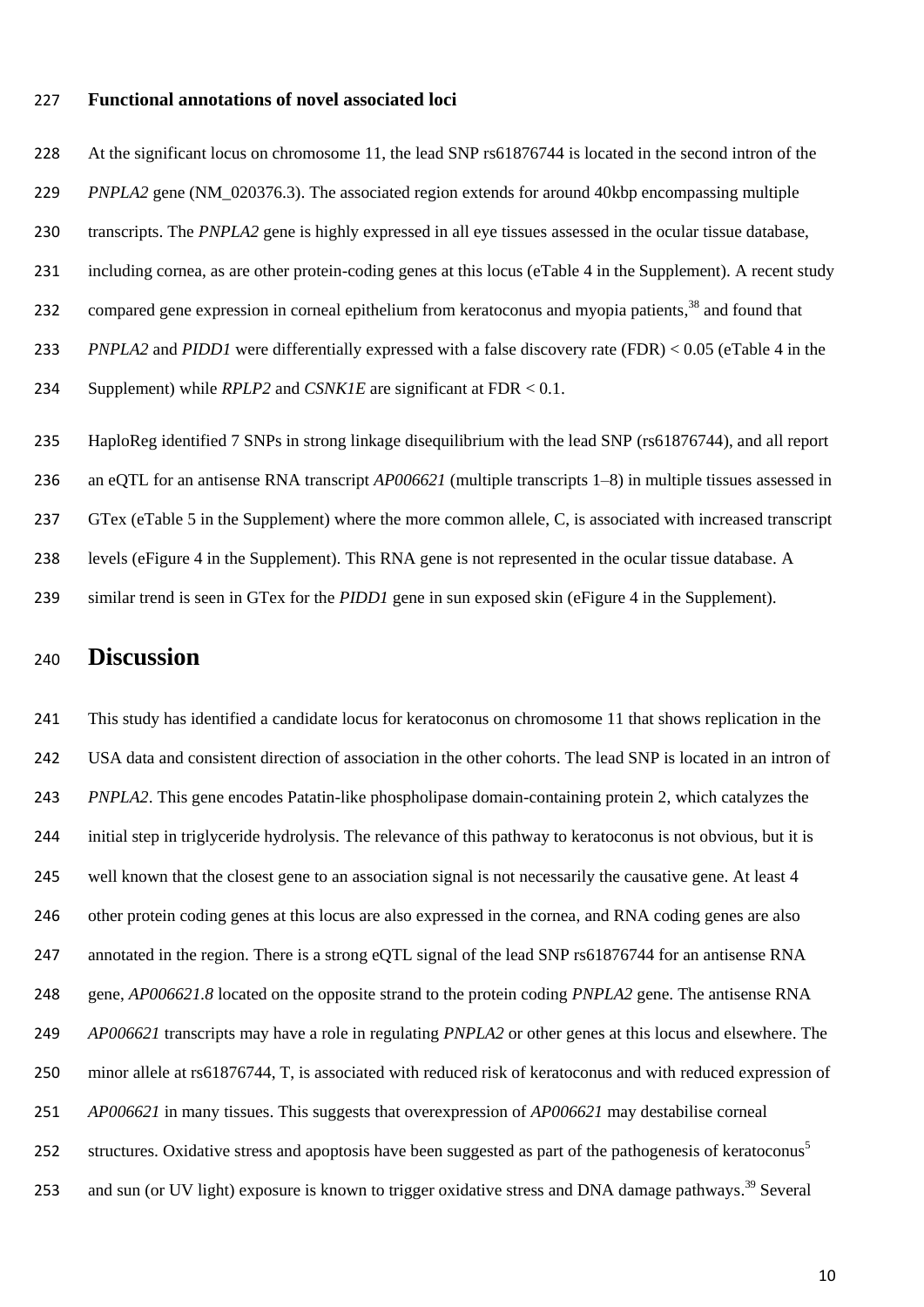genes at this locus likely play a role in apoptotic pathways, including *PPID* (p53-induced death domain protein 1) and *PANO1* (proapoptotic nucleolar protein 1).

 The chromosome 11 locus overlaps with a previously reported (although not genome-wide significant) 257 association signal for Fuchs Endothelial Corneal Dystrophy (FECD).<sup>40</sup> The lead SNP in the FECD GWAS is rs12223324 in the *PDDC1* gene, upstream of *PNPLA2.* This SNP does not reach significance in our 259 keratoconus GWAS,  $(P = 2.02 \times 10^{-5})$ . It is not known how this locus might lead to FECD, but the overlap of genetic association with keratoconus is intriguing, given both diseases affect the cornea. Although rare, 261 there are reports in the literature of patients with both FECD and keratoconus.<sup>41,42</sup> The participants in the current study do not have FECD and thus this disease does not account for the association observed here. Although we observed the strongest association in the discovery cohort at the *CSNK1E* locus, this result was

 not replicated. The signal appears to be driven by a single genotyped SNP that has influenced the imputation of a surrounding LD block (see eTable 1; eFigure 3C in the Supplement). The signal at the *MAML2* locus is supported by the USA replication cohort. Further replication of these loci is required before any firm conclusions can be drawn.

268 All control cohorts used in this study were older than the case cohorts, thus it will be important to assess these loci for age-related effects in future studies. Batch effects are a potential problem in an analysis where cases and controls are genotyped separately; however, the low inflation factor seen in our analysis reassures us that batch effects are unlikely to be having a major impact.

Previous GWAS for keratoconus (using a subset of cases involved in the current study) reported

273 RAB3GAP1<sup>31</sup> and a region upstream of the  $HGF$ ,<sup>14</sup> although neither study reached genome-wide

significance. The lead SNPs at these loci reach *P* values of 0.066 and 0.038 respectively in the current

discovery cohort, suggesting these loci are not major contributors in this better powered study. Previously

reported genome-wide significant keratoconus associated loci (*RXRA*–*COL5A1, FOXO1* and *FNDC3B)* are

also associated with CCT. The current findings suggest that mechanisms other than susceptibility to a thinner

cornea may also be at play in the genetic risk of keratoconus.

 In summary, we have identified a locus for keratoconus on chromosome 11. The lead SNP is in an intron of the *PNPLA2* gene and is an eQTL for a long non-coding RNA *AP006621.8*. We also suggest loci near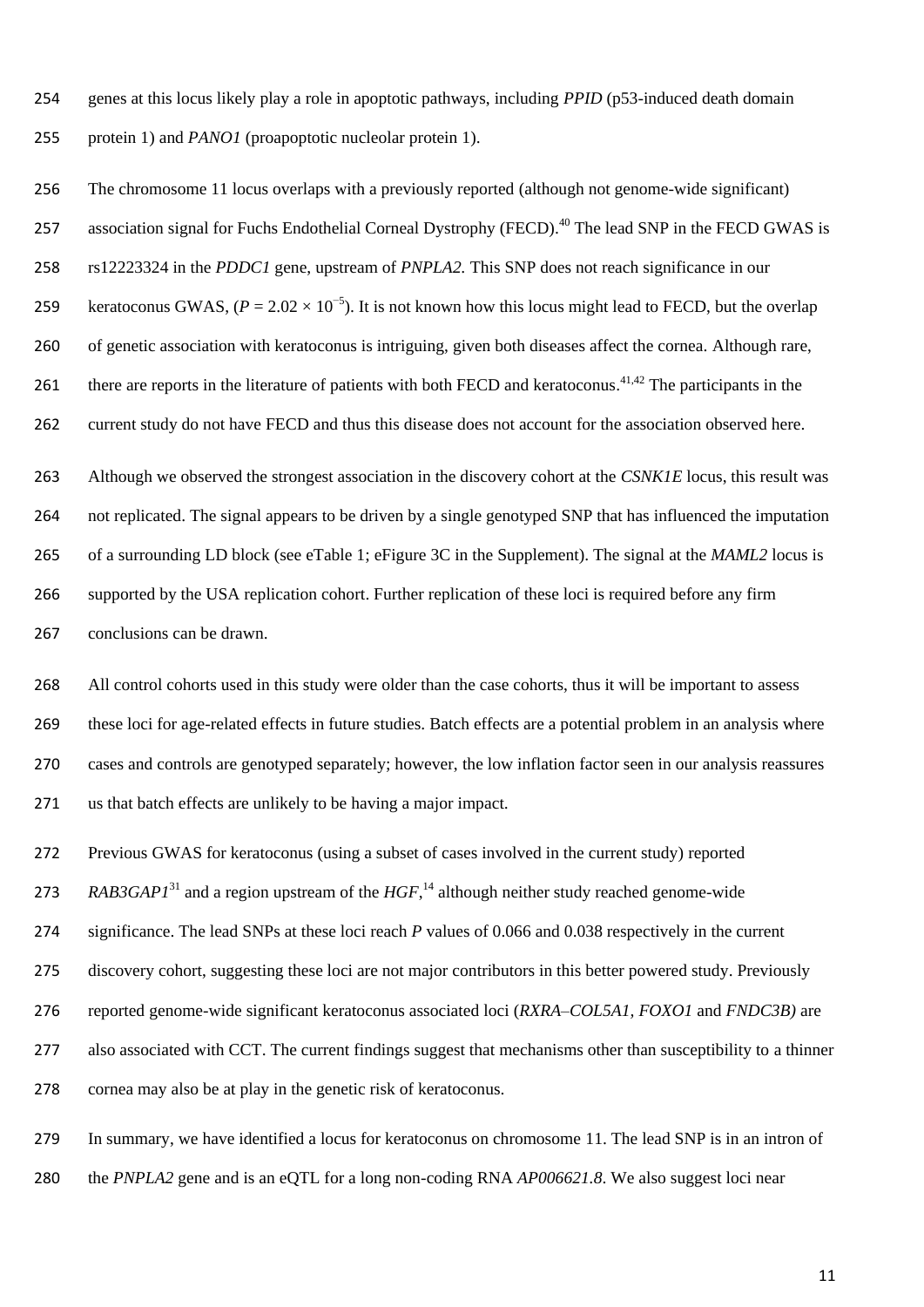*MAML2* and *CSNK1E* that require further replication. It is very likely that additional risk loci exist for keratoconus, and larger studies will be needed to identify them.

#### **Acknowledgements**

 **Funding/Support:** The Genotype-Tissue Expression (GTEx) Project was supported by the Common Fund of the Office of the Director of the National Institutes of Health, and by NCI, NHGRI, NHLBI, NIDA, NIMH, and NINDS. The data used for the analyses described in this manuscript were obtained from the GTEx Portal on 05/27/2019.

This study was supported by the Australian National Health and Medical Research Council (NHMRC)

project grant GNT1104700 and Senior Research Fellowships (1138585 to PN Baird and 1059954 to KP

Burdon). The Centre for Eye Research Australia (CERA) receives Operational Infrastructure Support from

the Victorian Government. The discovery case cohort was funded by an NHMRC Centre for Research

Excellence (1023911). Control genotype data for the discovery cohort were provided by the international

 AMD Genetics Consortium genotyped under The Center for Inherited Diseases Research (CIDR) Program contract number HHSN268201200008I.

The USA replication cohort is supported in part by the National Eye Institute contract R01 EY009052. The

provision of genotyping data was supported in part by the National Center for Advancing Translational

Sciences, CTSI grant UL1TR001881, and the National Institute of Diabetes and Digestive and Kidney

Disease Diabetes Research Center (DRC) grant DK063491 to the Southern California Diabetes

Endocrinology Research Center. The CHS (controls) was supported by contracts HHSN268201200036C,

HHSN268200800007C, HHSN268201800001C, N01HC55222, N01HC85079, N01HC85080,

N01HC85081, N01HC85082, N01HC85083, N01HC85086, and grants U01HL080295 and U01HL130114

from the National Heart, Lung, and Blood Institute (NHLBI), with additional contribution from the National

Institute of Neurological Disorders and Stroke (NINDS). Additional support was provided by R01AG023629

from the National Institute on Aging (NIA). A full list of principal CHS investigators and institutions can be

found at CHS–NHLBI.org. The content is solely the responsibility of the authors and does not necessarily

represent the official views of the National Institutes of Health.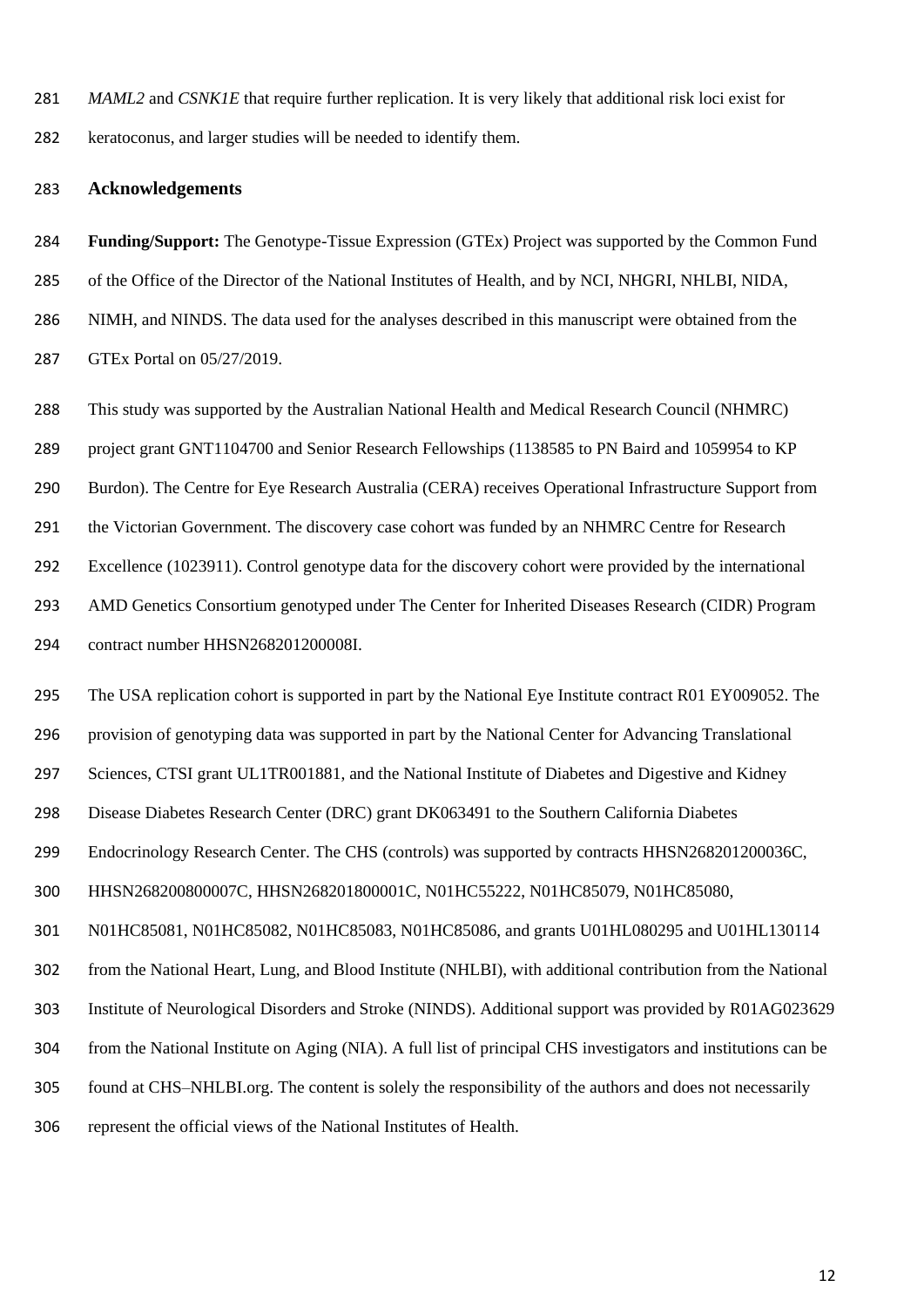- **Role of the Funder/Sponsor:** The funders had no role in the design and conduct of the study; collection,
- management, analysis, and interpretation of the data; preparation, review, or approval of the manuscript; and
- decision to submit the manuscript for publication.
- **Author Contributions:** Drs McComish and Burdon had full access to all the data in the study and take
- responsibility for the integrity of the data and the accuracy of the data analysis.
- *Study concept and design:* Burdon, Craig, Baird, Bykhovskaya, MacGregor, Willoughby.
- *Acquisition, analysis, or interpretation of data:* McComish, Sahebjada, Bykhovskaya, Willoughby,
- Richardson, Tenen, Charlesworth, Mitchell, Lucas, Mills, Mackey, Li, Wang, Jensen, Rotter, Taylor, Hewitt,
- Rabinowitz, Baird, Craig, Burdon.
- *Drafting of the manuscript:* McComish, Burdon.
- *Critical revision of the manuscript for important intellectual content:* McComish, Burdon, Lucas, Mackey,
- Bykhovskaya, Willoughby, Tenen, Mills, MacGregor.
- *Statistical analysis:* McComish, Li.
- *Obtained funding:* Burdon, Craig, Baird, Rabinowitz, Hewitt, Rotter.
- *Study supervision:* Craig, Burdon, Mills.

#### **Conflict of Interest:**

None of the authors has any conflicts of interest to disclose.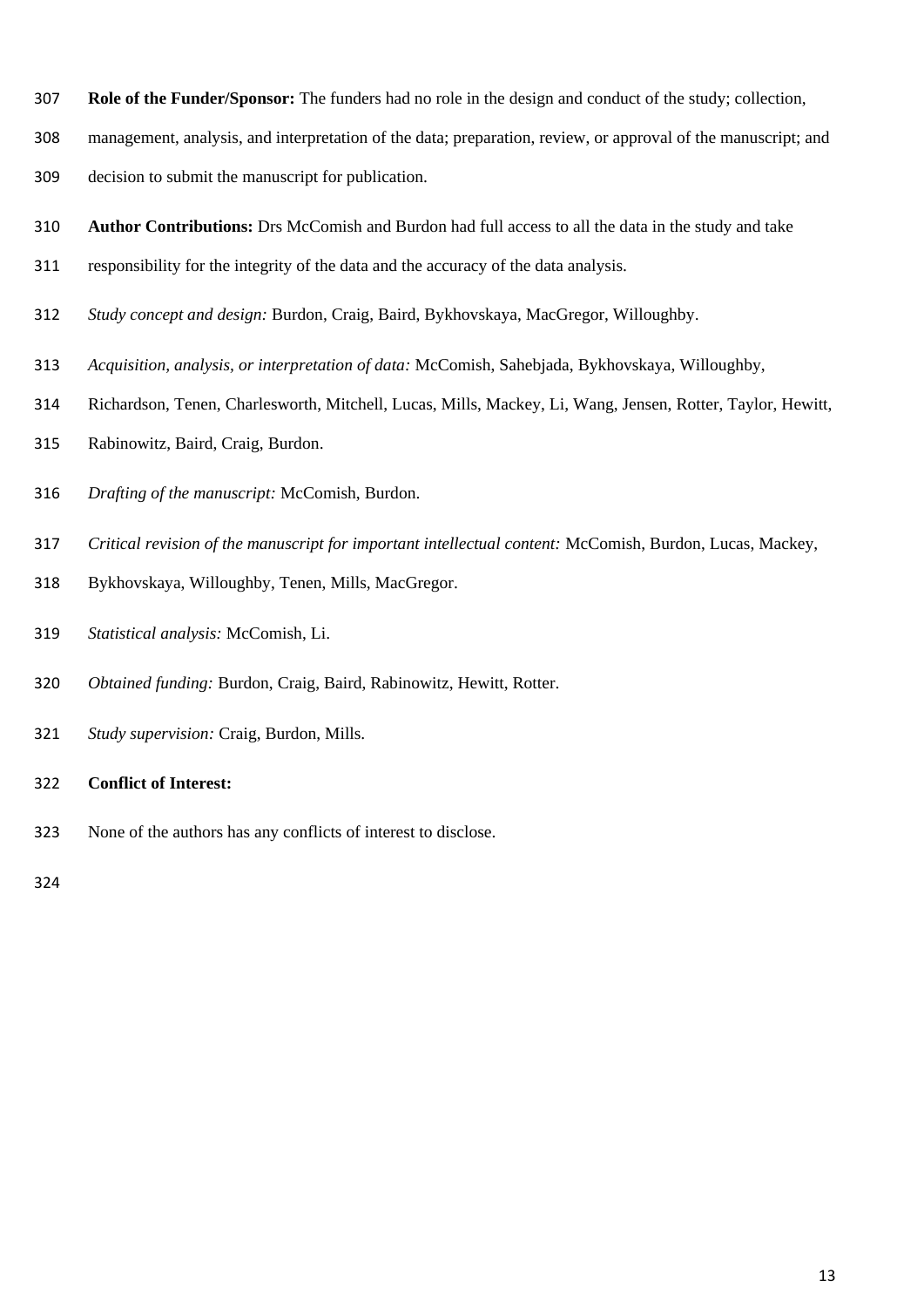# **References**

- 1. Rabinowitz YS. Keratoconus. *Surv Ophthalmol.* 1998;42:297-319.
- 2. Pearson AR, Soneji B, Sarvananthan N, Sandford-Smith JH. Does ethnic origin influence the incidence or severity of keratoconus? *Eye.* 2000;14:625-628.
- 3. Godefrooij DA, de Wit GA, Uiterwaal CS, Imhof SM, Wisse RP. Age-specific incidence and
- prevalence of keratoconus: A nationwide registration study. *Am J Ophthalmol.* 2017;175:169-172.
- 4. Zadnik K, Barr JT, Edrington TB, et al. Baseline findings in the Collaborative Longitudinal Evaluation of Keratoconus (CLEK) Study. *Invest Ophthalmol Vis Sci.* 1998;39:2537-2546.
- 5. Wojcik KA, Blasiak J, Szaflik J, Szaflik JP. Role of biochemical factors in the pathogenesis of
- keratoconus. *Acta Biochim Pol.* 2014;61:55-62.
- 6. Wang Y, Rabinowitz YS, Rotter JI, Yang H. Genetic epidemiological study of keratoconus: Evidence for major gene determination. *Am J Med Genet.* 2000;93:403-409.
- 7. Nowak DM, Gajecka M. The genetics of keratoconus. *Middle East Afr J Ophthalmol.* 2011;18:2-6.
- 8. Abu-Amero KK, Al-Muammar AM, Kondkar AA. Genetics of keratoconus: Where do we stand? *J Ophthalmol.* 2014;2014:641708.
- 9. Burdon KP, Vincent AL. Insights into keratoconus from a genetic perspective. *Clin Exp Optom.*  2013;96:146-154.
- 10. Czugala M, Karolak JA, Nowak DM, et al. Novel mutation and three other sequence variants segregating with phenotype at keratoconus 13q32 susceptibility locus. *Eur J Hum Genet.*  2012;20:389-397.
- 11. Bykhovskaya Y, Li X, Epifantseva I, et al. Variation in the lysyl oxidase (*LOX*) gene is associated with keratoconus in family-based and case-control studies. *Invest Ophthalmol Vis Sci.* 2012;53:4152-
- 4157.
- 12. Hughes AE, Bradley DT, Campbell M, et al. Mutation altering the miR-184 seed region causes familial keratoconus with cataract. *Am J Hum Genet.* 2011;89:628-633.
- 13. Lechner J, Bae HA, Guduric-Fuchs J, et al. Mutational analysis of *MIR184* in sporadic keratoconus and myopia. *Invest Ophthalmol Vis Sci.* 2013;54:5266-5272.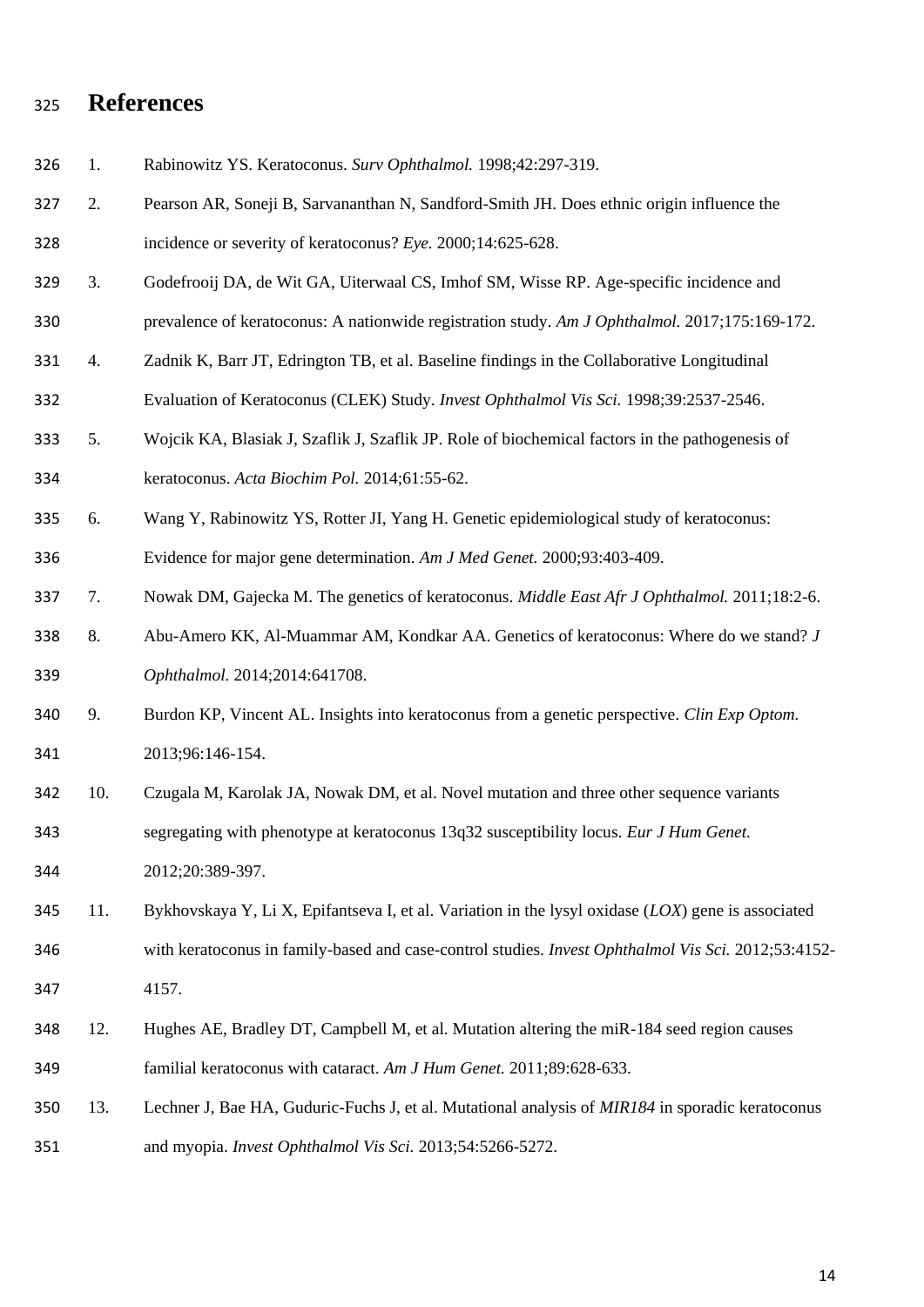| 352 | 14. | Burdon KP, Macgregor S, Bykhovskaya Y, et al. Association of polymorphisms in the hepatocyte       |
|-----|-----|----------------------------------------------------------------------------------------------------|
| 353 |     | growth factor gene promoter with keratoconus. <i>Invest Ophthalmol Vis Sci.</i> 2011;52:8514-8519. |

- 15. Sahebjada S, Schache M, Richardson AJ, Snibson G, Daniell M, Baird PN. Association of the hepatocyte growth factor gene with keratoconus in an Australian population. *PloS one.*  2014;9:e84067.
- 16. Bae HA, Mills RA, Lindsay RG, et al. Replication and meta-analysis of candidate loci identified variation at *RAB3GAP1* associated with keratoconus. *Invest Ophthalmol Vis Sci.* 2013;54:5132- 5135.
- 17. Li X, Bykhovskaya Y, Haritunians T, et al. A genome-wide association study identifies a potential novel gene locus for keratoconus, one of the commonest causes for corneal transplantation in developed countries. *Hum Mol Genet.* 2012;21:421-429.
- 18. Lu Y, Vitart V, Burdon KP, et al. Genome-wide association analyses identify multiple loci associated with central corneal thickness and keratoconus. *Nat Genet.* 2013;45:155-163.
- 19. Iglesias AI, Mishra A, Vitart V, et al. Cross-ancestry genome-wide association analysis of corneal thickness strengthens link between complex and Mendelian eye diseases. *Nat Commun.*
- 2018;9:1864.
- 20. Burdon KP, Coster DJ, Charlesworth JC, et al. Apparent autosomal dominant keratoconus in a large Australian pedigree accounted for by digenic inheritance of two novel loci. *Hum Genet.*  2008;124:379-386.
- 21. Rabinowitz YS. Videokeratographic indices to aid in screening for keratoconus. *J Refract Surg.*  1995;11:371-379.
- 22. Fritsche LG, Igl W, Bailey JN, et al. A large genome-wide association study of age-related macular degeneration highlights contributions of rare and common variants. *Nat Genet.* 2016;48:134-143.
- 23. Burdon KP, Mitchell P, Lee A, et al. Association of open-angle glaucoma loci with incident
- glaucoma in the Blue Mountains Eye Study. *Am J Ophthalmol.* 2015;159:31-36.e31.
- 24. Dimasi DP, Burdon KP, Hewitt AW, et al. Genetic investigation into the endophenotypic status of
- central corneal thickness and optic disc parameters in relation to open-angle glaucoma. *Am J*
- *Ophthalmol.* 2012;154:833-842.e832.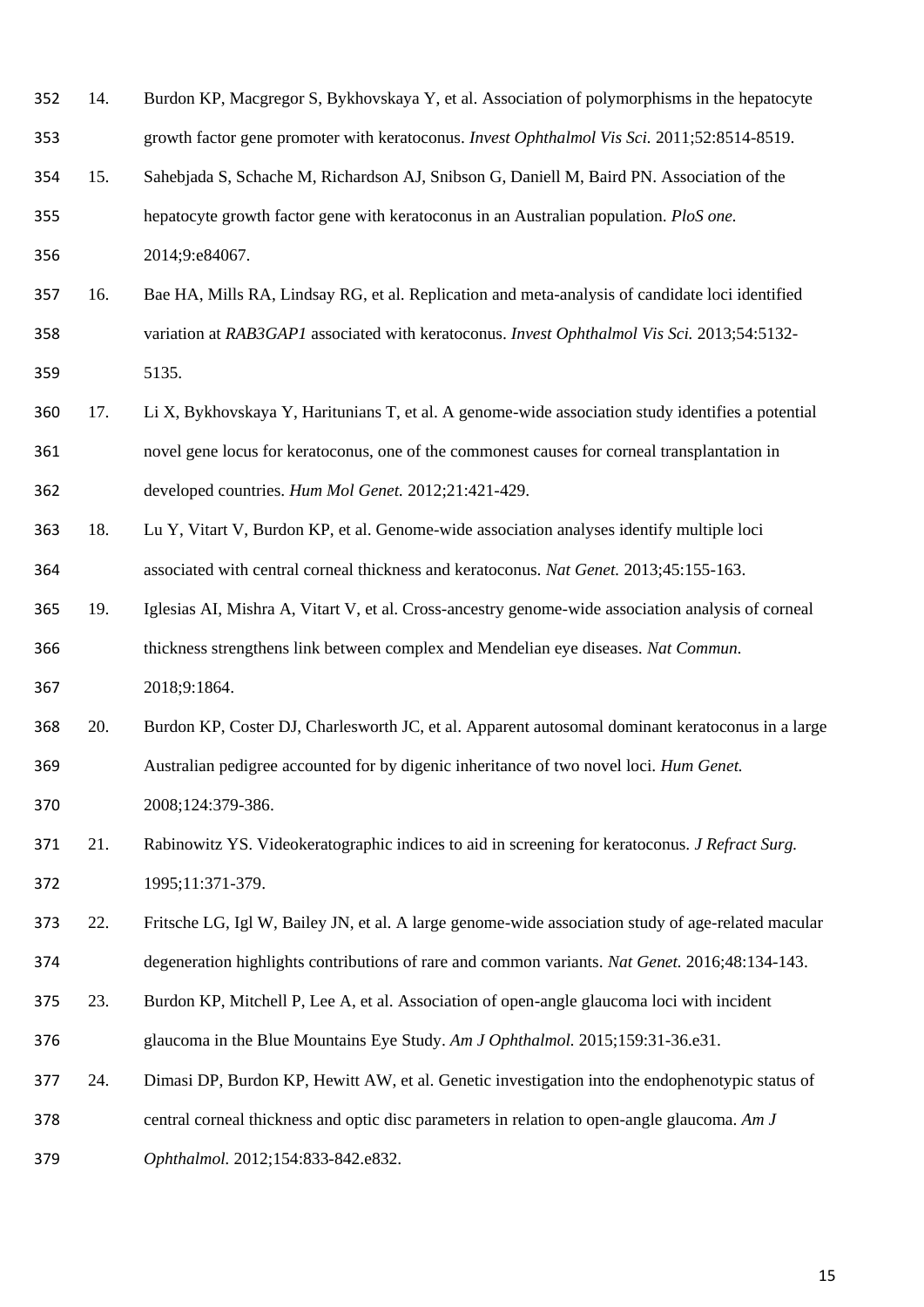- 25. Anderson CA, Pettersson FH, Clarke GM, Cardon LR, Morris AP, Zondervan KT. Data quality
- control in genetic case-control association studies. *Nat Protoc.* 2010;5:1564-1573.
- 26. Price AL, Patterson NJ, Plenge RM, Weinblatt ME, Shadick NA, Reich D. Principal components analysis corrects for stratification in genome-wide association studies. *Nat Genet.* 2006;38:904-909.
- 27. Loh P-R, Danecek P, Palamara PF, et al. Reference-based phasing using the Haplotype Reference Consortium panel. *Nat Genet.* 2016;48:1443-1448.
- 28. Auton A, Abecasis GR, Altshuler DM, et al. A global reference for human genetic variation. *Nature.*  2015;526:68-74.
- 29. Das S, Forer L, Schönherr S, et al. Next-generation genotype imputation service and methods. *Nat Genet.* 2016;48:1284-1287.
- 30. Chang CC, Chow CC, Tellier LCAM, Vattikuti S, Purcell SM, Lee JJ. Second-generation PLINK: rising to the challenge of larger and richer datasets. *Gigascience.* 2015;4:7.
- 31. Li X, Bykhovskaya Y, Haritunians T, et al. A genome-wide association study identifies a potential novel gene locus for keratoconus, one of the commonest causes for corneal transplantation in developed countries. *Hum Mol Genet.* 2012;21(2):421-429.
- 32. Fried LP, Borhani NO, Enright P, et al. The cardiovascular health study: Design and rationale. *Ann Epidemiol.* 1991;1:263-276.
- 33. Psaty BM, O'Donnell CJ, Gudnason V, et al. Cohorts for heart and aging research in genomic epidemiology (CHARGE) consortium: Design of prospective meta-analyses of genome-wide
- association studies from 5 cohorts. *Circ Cardiovasc Genet.* 2009;2:73-80.
- 34. Willer CJ, Li Y, Abecasis GR. METAL: Fast and efficient meta-analysis of genomewide association scans. *Bioinformatics.* 2010;26:2190-2191.
- 35. Ward LD, Kellis M. HaploReg: a resource for exploring chromatin states, conservation, and regulatory motif alterations within sets of genetically linked variants. *Nucleic Acids Res.*
- 2012;40:D930-934.
- 36. GTEx Consortium. The Genotype-Tissue Expression (GTEx) pilot analysis: Multitissue gene regulation in humans. *Science.* 2015;348:648-660.
- 37. Wagner AH, Anand VN, Wang WH, et al. Exon-level expression profiling of ocular tissues. *Exp Eye Res.* 2013;111:105-111.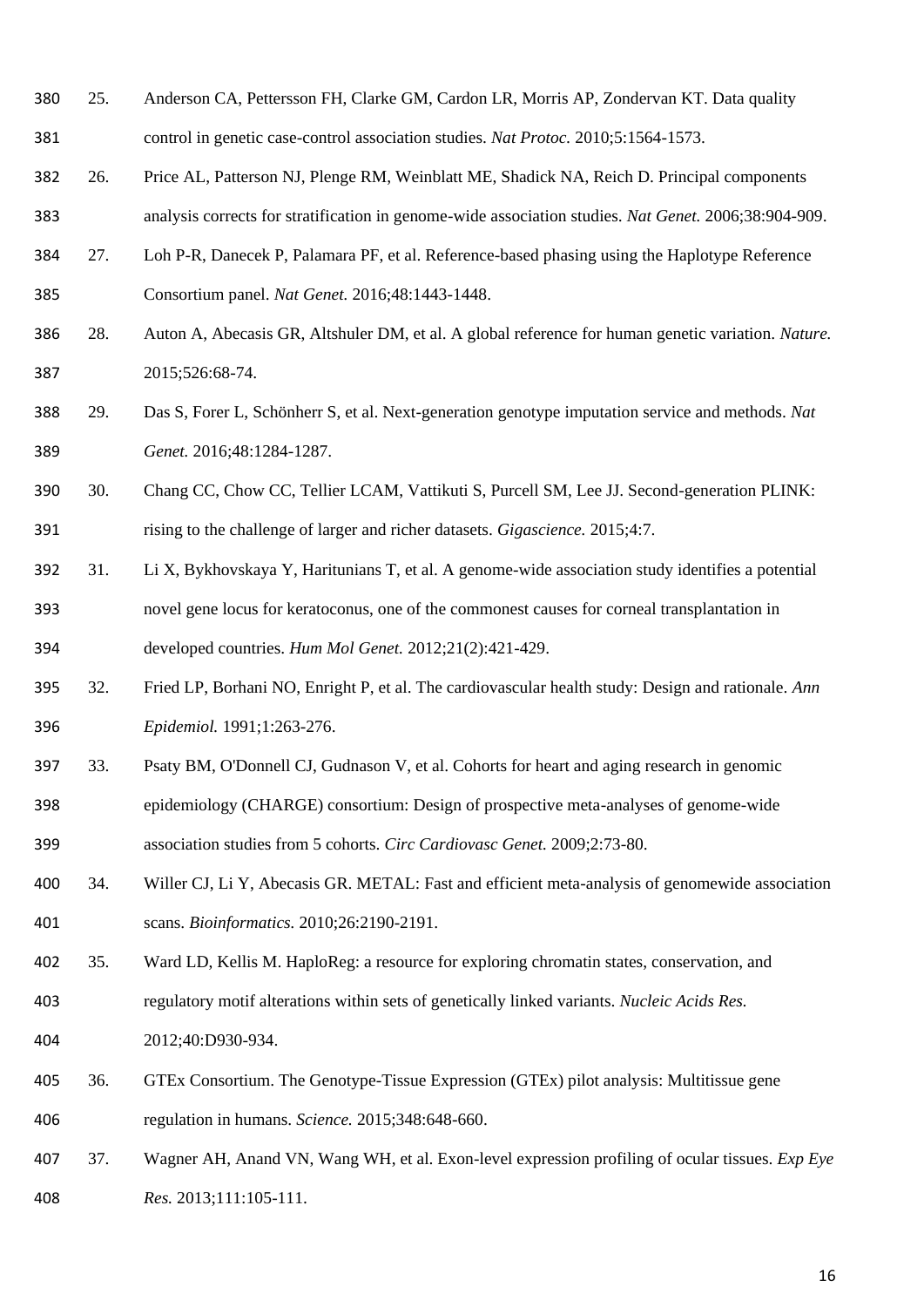| 409 | You J, Corley SM, Wen L, et al. RNA-Seq analysis and comparison of corneal epithelium in |
|-----|------------------------------------------------------------------------------------------|
| 410 | keratoconus and myopia patients. Sci Rep. 2018;8:1-13.                                   |

- 39. Birch-Machin MA, Russell EV, Latimer JA. Mitochondrial DNA damage as a biomarker for ultraviolet radiation exposure and oxidative stress. *Br J Dermatol.* 2013;169 Suppl 2:9-14.
- 40. Afshari NA, Igo RP, Jr., Morris NJ, et al. Genome-wide association study identifies three novel loci in Fuchs endothelial corneal dystrophy. *Nat Commun.* 2017;8:14898.
- 41. Jurkunas U, Azar DT. Potential complications of ocular surgery in patients with coexistent
- keratoconus and Fuchs' endothelial dystrophy. *Ophthalmology.* 2006;113(12):2187-2197.
- 42. Vira S, Abugo U, Shih CY, et al. Descemet stripping endothelial keratoplasty for the treatment of
- combined fuchs corneal endothelial dystrophy and keratoconus. *Cornea.* 2014;33(1):1-5.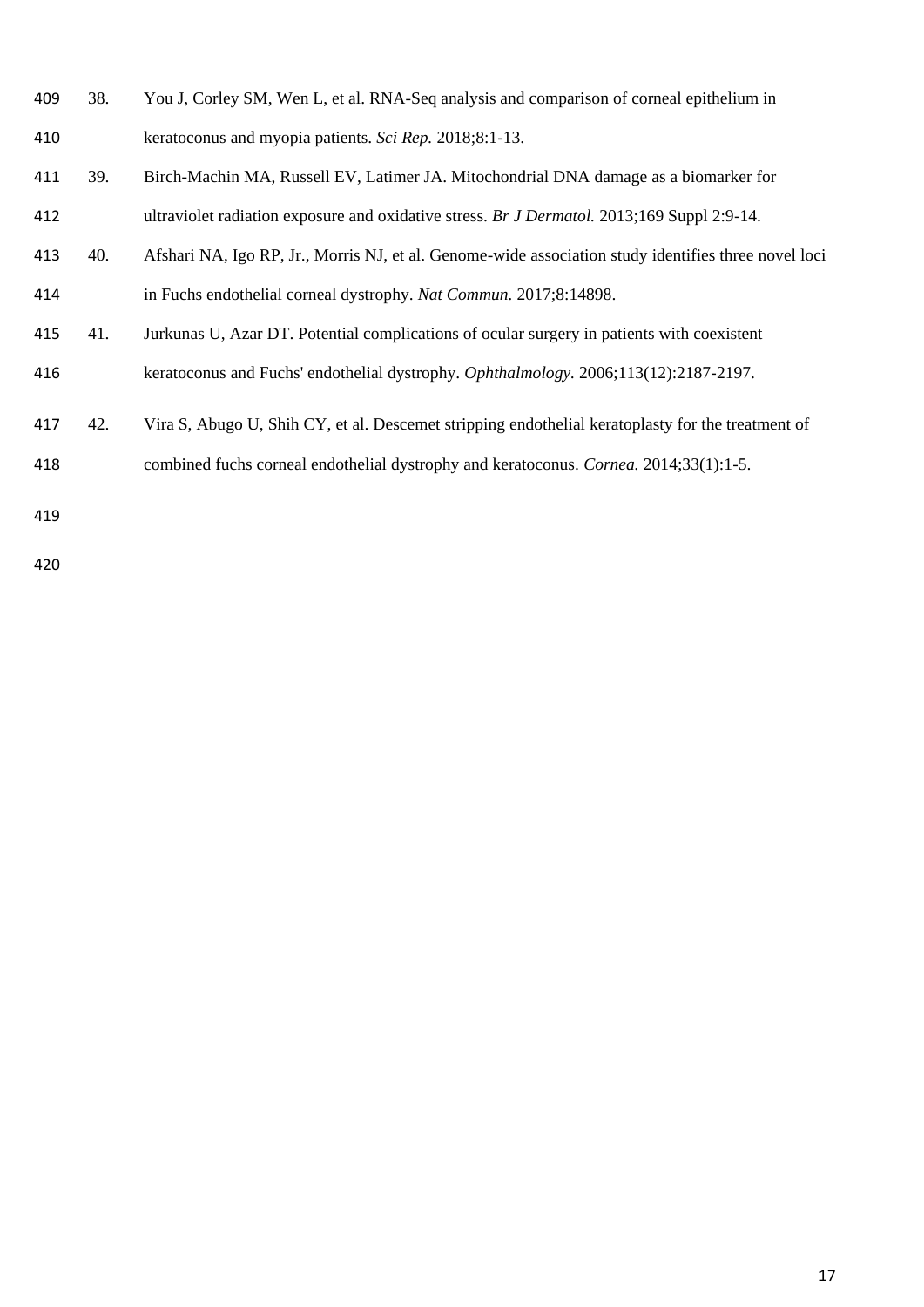- **Figure 1:** Manhattan plot of association results in the discovery cohort. Results of logistic
- regression with the first three PCs as covariates (−log<sup>10</sup> *p*-values) are plotted for each chromosome.
- The red and blue lines represent the genome-wide significance threshold of  $p = 5 \times 10^{-8}$  and our
- 424 threshold for follow-up of  $p = 10^{-6}$ , respectively.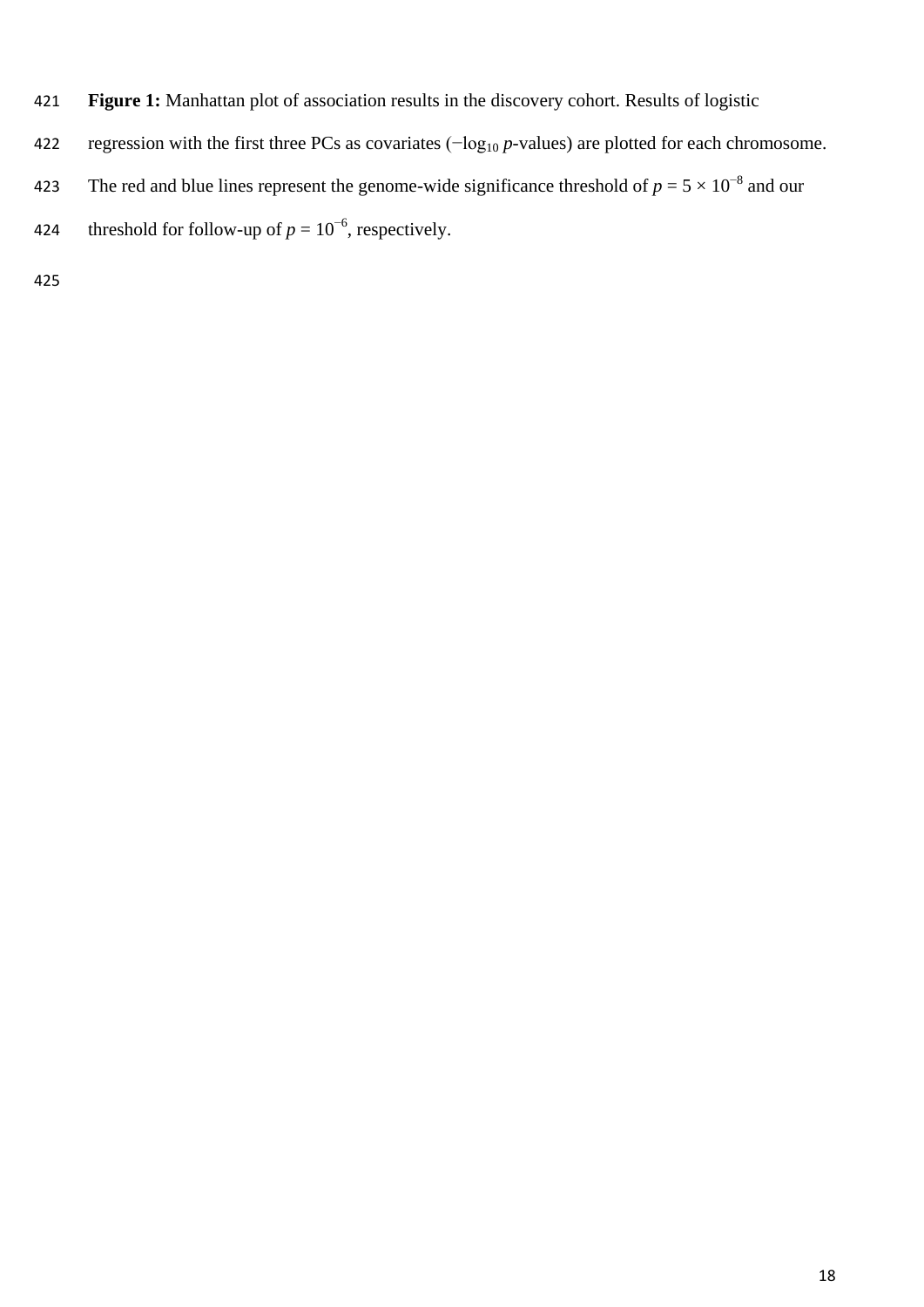426 **Table 1:** Demographics of the Australian discovery cohort and the three replication cohorts.

|                            |     |        | <b>Cases</b>  | <b>Controls</b> |          |               |  |  |
|----------------------------|-----|--------|---------------|-----------------|----------|---------------|--|--|
| <b>Cohort</b>              | N   | % male | Mean age [SD] | N               | $%$ male | Mean age [SD] |  |  |
| Discovery: Australia       | 522 | 56     | 45 [15.2]     | 655             | 47       | 65 [10.6]     |  |  |
| <b>Replication: USA</b>    | 222 | 55     | 44 [13.3]     | 2927            | 39       | 72 [5.4]      |  |  |
| <b>Replication: AUS+NI</b> | 331 | 61     | 41 [15.9]     | 229             | 37       | 75 [11.5]     |  |  |
| <b>Replication: VIC</b>    | 265 | 60     | 35 [14.9]     | 702             | 38       | 52 [15.2]     |  |  |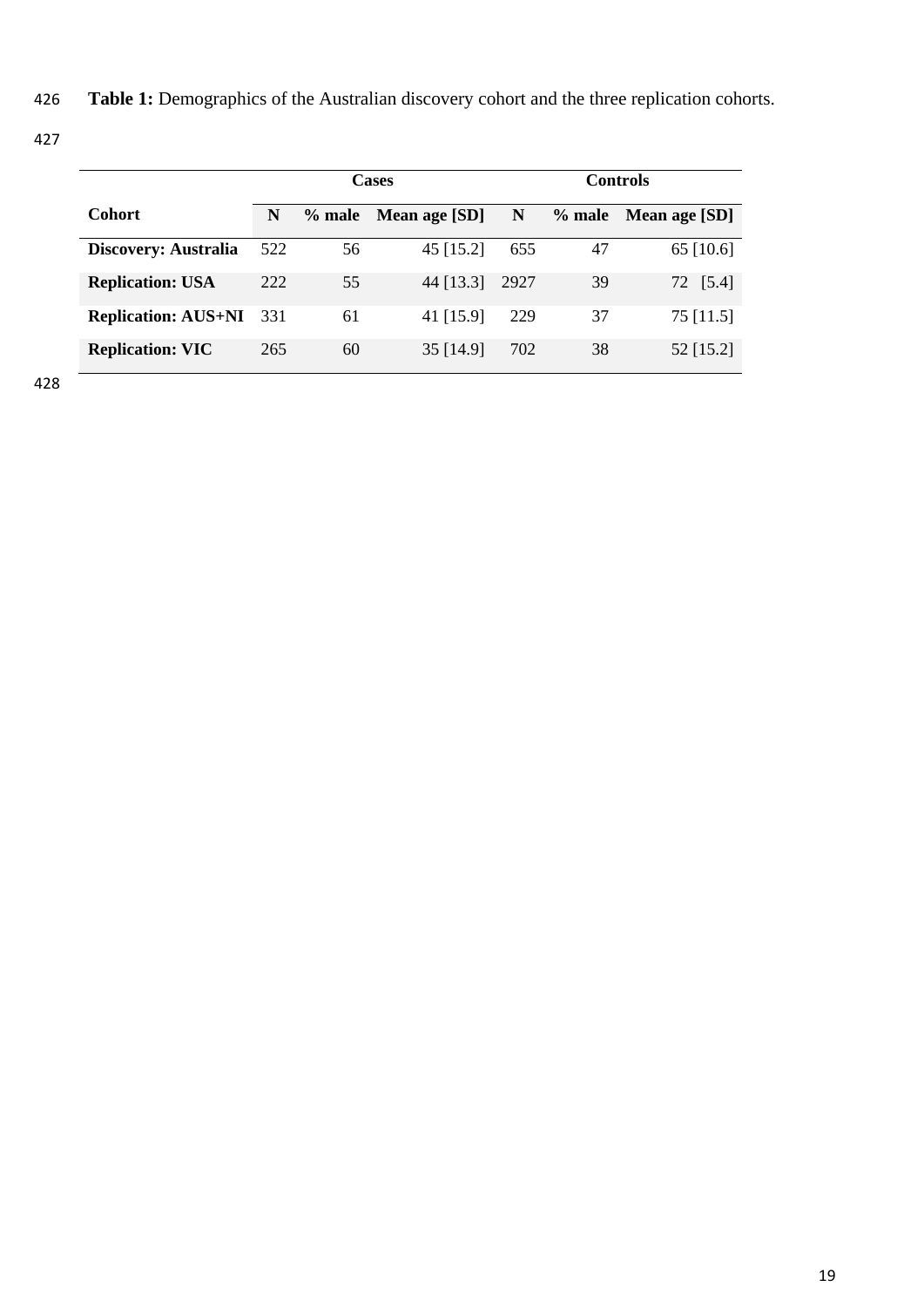**Table 2:** Lead SNPs at all three loci with  $p < 1 \times 10^{-6}$  in discovery cohort.

| $Locus^a$     |             |  |  | Chr Lead SNP Base pair <sup>b</sup> A1/2 $F_A^c$ $F_U^c$ OR <sup>d</sup> [95% CI] $P$ $P (CCT)^e$ |       |
|---------------|-------------|--|--|---------------------------------------------------------------------------------------------------|-------|
| <i>PNPLA2</i> |             |  |  | 11 rs61876744 820754 T/C 0.341 0.447 0.59 [0.49-0.71] $7.46 \times 10^{-9}$                       | 0.553 |
| MAML2         |             |  |  | 11 rs10831500 95982642 G/T 0.422 0.330 1.59 [1.33-1.91] $3.91 \times 10^{-7}$                     | 0.014 |
| <i>CSNK1E</i> | 22 rs138380 |  |  | 38796629 G/A 0.384 0.524 0.49 [0.40–0.60] $6.35 \times 10^{-12}$                                  | 0.790 |

431

- 432 <sup>a</sup> Locus assigned to the RefSeq protein-coding gene within or near the association signal interval.
- 433 bGenomic positions are based on hg19.
- 434 <sup>c</sup>F\_A, minor allele frequency in cases; F\_U, minor allele frequency in controls.
- 435  $\mathrm{d}$ Odds ratios with respect to A1.
- 436 <sup>e</sup>P-values in our previously reported analysis for CCT.<sup>19</sup>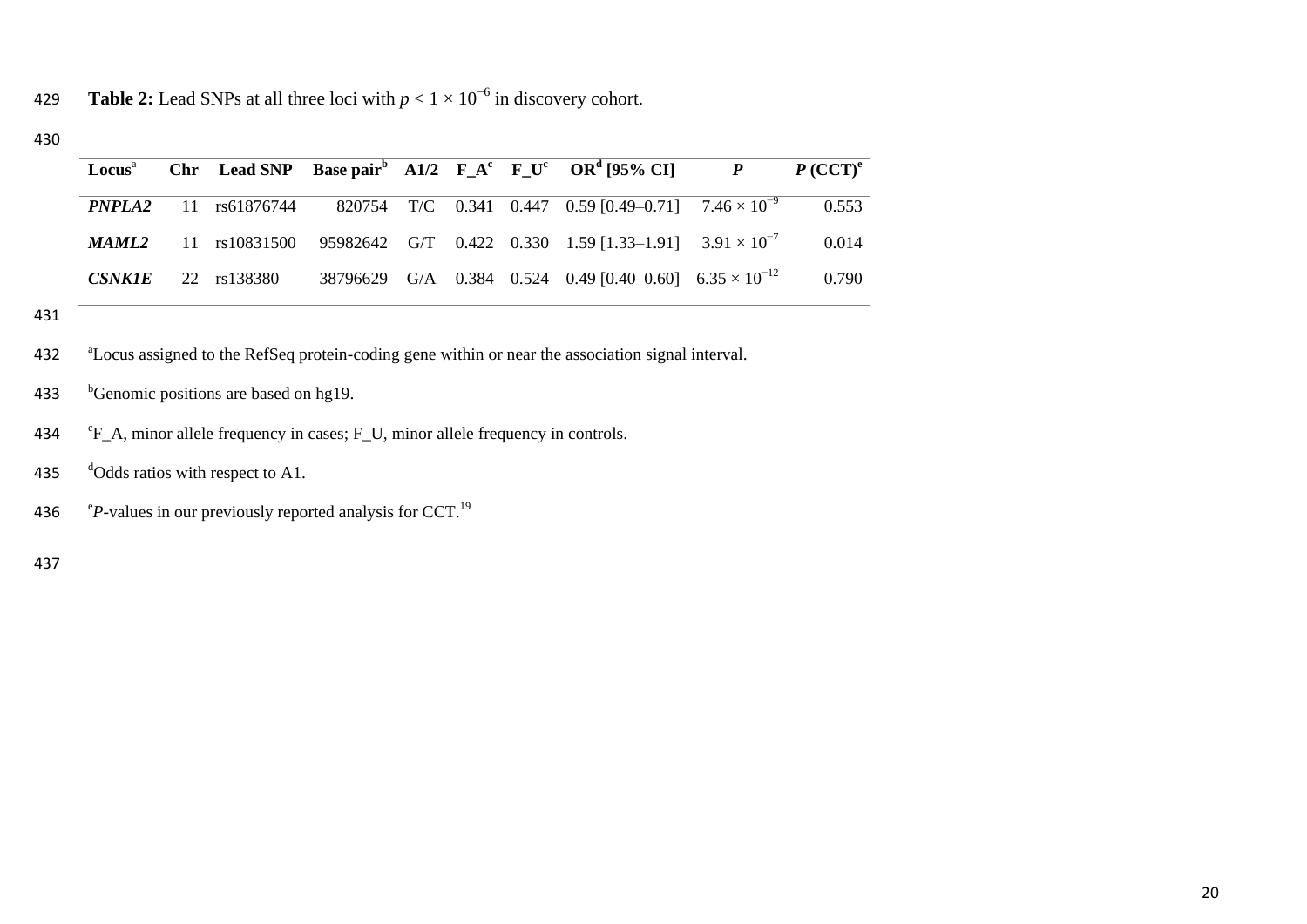### 438 **Table 3:** Replication and meta-analysis of association results at lead SNPs.

#### 439

|                    |            |                       |                        |      |                         | <b>Replication: USA</b><br><b>Discovery</b> |                         |                       | <b>Replication: AUS+NI</b> |       | <b>Replication: VIC</b>          |       | Meta-analysis         |           |
|--------------------|------------|-----------------------|------------------------|------|-------------------------|---------------------------------------------|-------------------------|-----------------------|----------------------------|-------|----------------------------------|-------|-----------------------|-----------|
| Locus <sup>a</sup> | <b>Chr</b> | Lead SNP <sup>b</sup> | Base pair <sup>c</sup> | A1/2 | <b>OR</b><br>$195\%$ CI |                                             | <b>OR</b>               | $\boldsymbol{P}$      | OR<br>[95% CI]             | P     | <b>OR</b><br>$[95\% \text{ CI}]$ | P     | P                     | direction |
| <b>PNPLA2</b>      | 11         | rs61876744            | 820754                 | T/C  | 0.59<br>$[0.49 - 0.71]$ | $7.46 \times 10^{-9}$                       | 0.77<br>$[0.63 - 0.95]$ | $8.88 \times 10^{-4}$ | 0.84<br>$[0.65 - 1.08]$    | 0.179 | 0.97<br>$[0.79 - 1.19]$          | 0.763 | $2.45 \times 10^{-8}$ | $---$     |
| <b>MAML2</b>       | 11         | rs10831500            | 95982642               | G/T  | 1.59<br>$[1.33 - 1.91]$ | $3.91 \times 10^{-7}$                       | 1.35<br>$[1.11 - 1.65]$ | $5.69 \times 10^{-3}$ | 1.09<br>$[0.85 - 1.40]$    | 0.515 | 1.03<br>$[0.84 - 1.26]$          | 0.792 | $3.83 \times 10^{-6}$ | $++++$    |
| <b>CSNK1E</b>      | 22         | rs138378              | 38796159               | A/G  | 0.50<br>$[0.41 - 0.61]$ | $1.77 \times 10^{-11}$                      | 0.95<br>$[0.78 - 1.16]$ | 0.790                 | 0.97<br>$[0.76 - 1.24]$    | 0.818 | 0.93<br>$[0.76 - 1.13]$          | 0.448 | $3.18 \times 10^{-4}$ | $---$     |

440

441 • <sup>a</sup>Locus assigned to the RefSeq protein-coding gene within or near the association signal interval.

<sup>b</sup>The lead SNP at *CSNK1E* (rs138380) was not successfully genotyped in the AUS+NI and VIC cohorts, and a proxy (rs138378,  $R^2$ =0.938) was used for replication

443 instead.

444 Genomic positions are based on hg19.